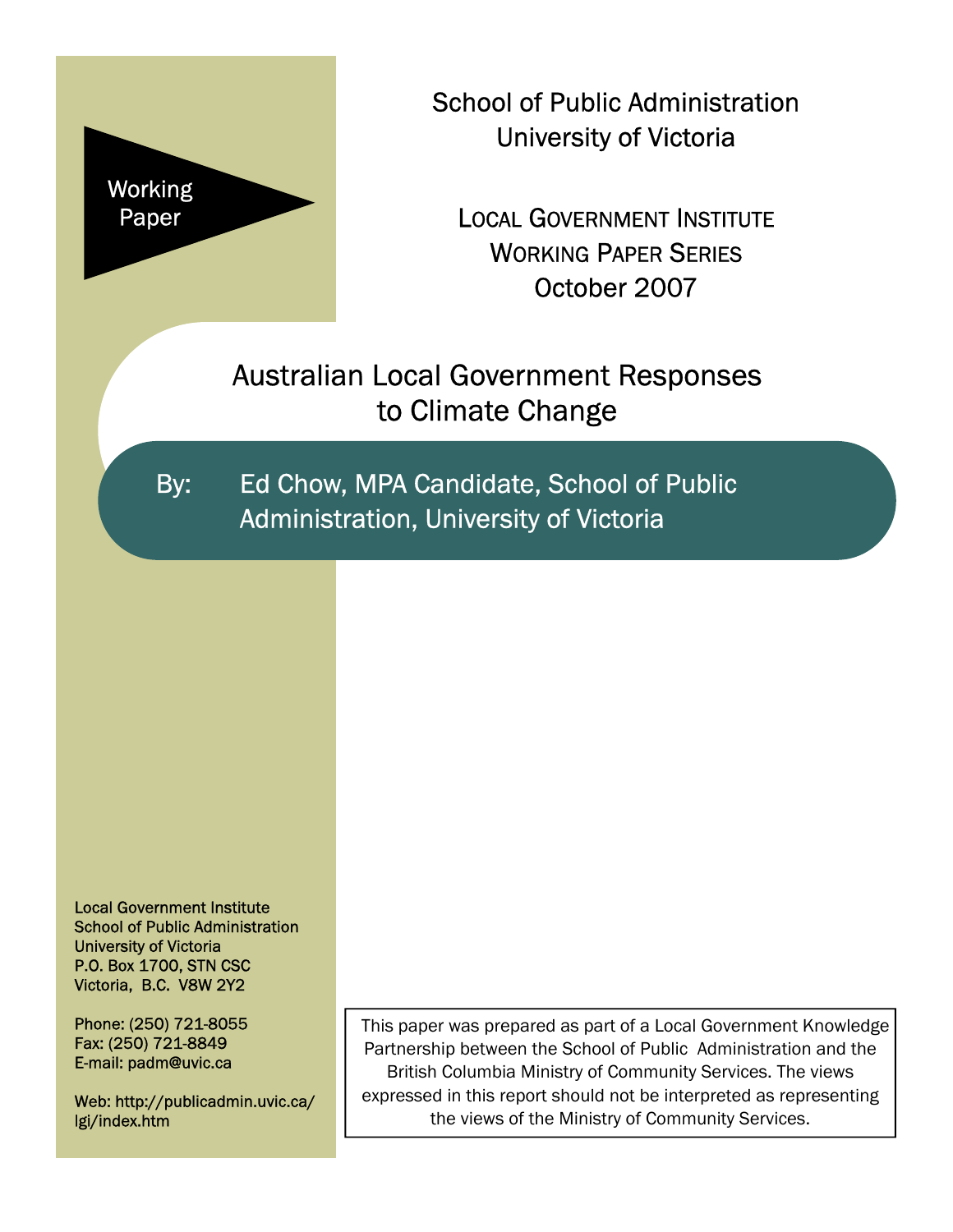## **EXECUTIVE SUMMARY**

Climate change is a global trend and Australia is no exception. In fact, Australia is one of the most vulnerable countries that will be impacted by climate change due to its unique geographic and sociodemographic characteristics. Local government, at the forefront of combating climate change, is facing a great challenge, as well as great opportunities to adopt adaptation strategies.

This paper conducts an environmental scan of how Australian local government addresses climate change. The main findings of this paper are:

#### **"Community Power" – A Green Energy Buyers' Alliance**

"Community Power" is a consumer driven, grass roots movement, designed to mobilize local residents to direct the energy retailer to buy more green power. It works as a collective agreement between local residents and the energy retailer. Local residents will sign up for a mix of green power and traditional power (such as 50% green power and 50% traditional power). Energy retailers are required to buy the same percentage of green power as the resident signed up for (Moreland Foundation, 2007).

Although "Community Power" is still in an earlier stage (1,000 households have signed up for the program), it is very promising for the future, since it connects the dotted line between the end user and the energy provider. With more households signing up with similar programs, energy providers will have to invest more into renewable energy research and production. Therefore, it is a very powerful measure to combat climate change and energy consumption.

#### **Resource Conservation Fund – A Self-Growing Revolving Fund**

Some Australian city councils have started interesting experiments in a self-growing fund for climate change and energy conservation. Seed money was invested into small scale, local energy saving projects. The annual savings from the energy bill will be put back into this fund pool to support more projects. This revolving fund has been proved to be very effective in that it has low risk and high yield. Typically this kind of project can save 20% to 50% of annual energy consumption. The input/output ratio is very encouraging (Municipal Association of Victoria, 2007).

#### **Planning is an important tool to managing climate change**

Many Australian local governments are good at using planning to proactively manage climate change. For example, some cities have changed their outdoor working hours from 8am to 5pm to 6:30am to 3:30pm. In that way, outdoor workers can avoid the hottest hours and still get the job done (Municipal Association of Victoria, 2007).

Regarding long-term planning, some municipalities have started to update their development plan to reflect the climate change scenario. For example, some cities have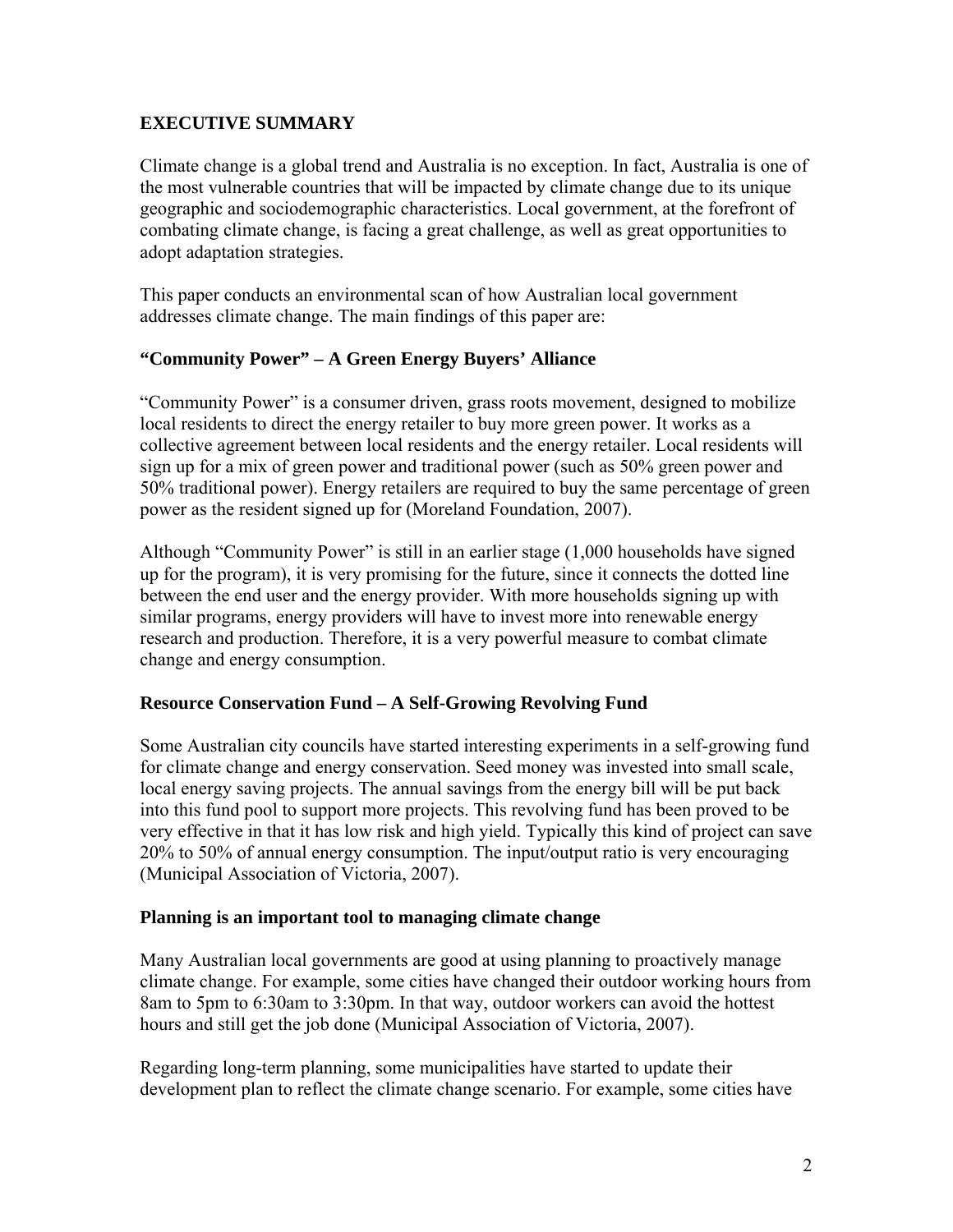added additional buffer zones on top of the typical Q100 level (the level of the 100year average return interval flood) to manage the sea level rise (Municipal Association of Victoria, 2007).

#### **Public campaigns on climate change are very useful to building momentum**

There are a lot of small tips that can help local residents and businesses save energy and address climate change. Public campaigns that distribute this useful information to the targeted population are very important and effective in achieving the results. For example, some cities launched innovative public forums to encourage behavior changes in local communities. Show bags that contain useful information and practical tools to track use of energy have been given to local residents and business (Municipal Association of Victoria, 2007).

In summary, there are a lot of valuable lessons that B.C. and other jurisdiction can learn from Australian local governments to address climate change. With more information becoming available, a more mature and consistent approach can be found for local government to address climate change.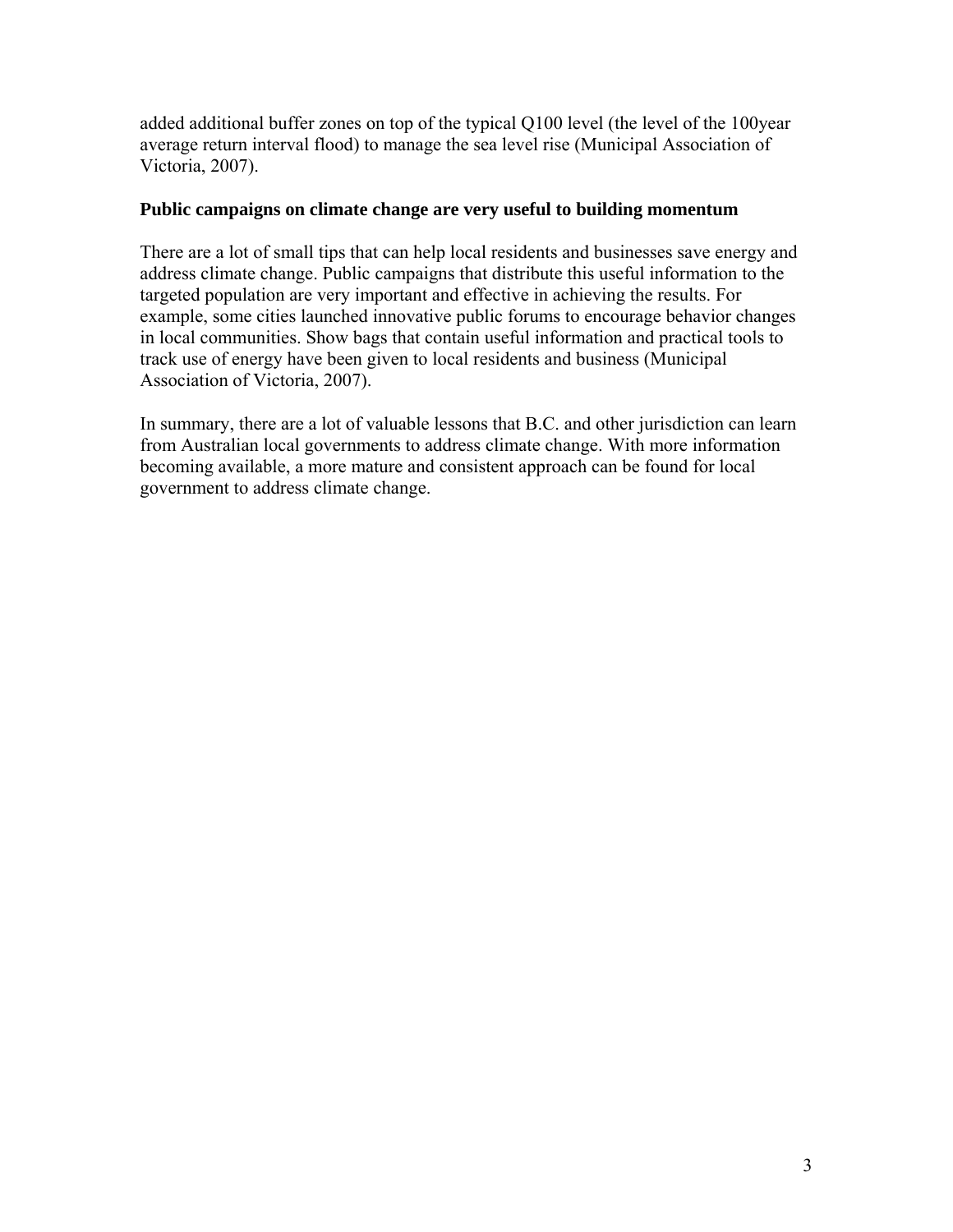## **TABLE OF CONTENTS**

| Climate Change and Environment and Public Health Management 11        |           |
|-----------------------------------------------------------------------|-----------|
|                                                                       |           |
|                                                                       |           |
|                                                                       |           |
|                                                                       |           |
|                                                                       |           |
|                                                                       |           |
|                                                                       |           |
|                                                                       |           |
| Section Three: Local government policy toolbox for climate change  17 |           |
|                                                                       |           |
|                                                                       |           |
|                                                                       |           |
|                                                                       |           |
|                                                                       |           |
|                                                                       |           |
|                                                                       | <b>26</b> |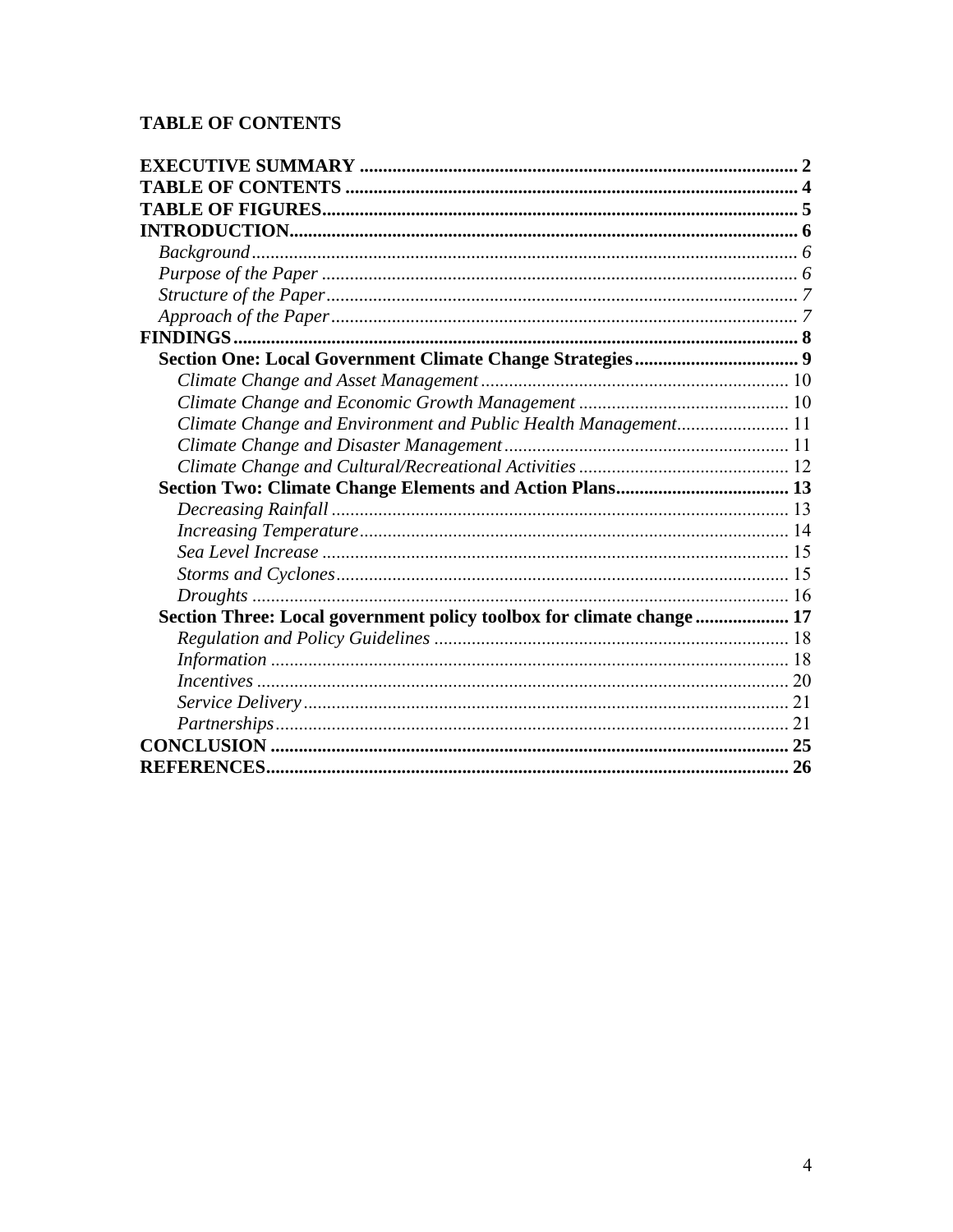## **TABLE OF FIGURES**

| Figure 3: A 2006 Australian Local Government Survey on Climate Change Profile  17 |  |
|-----------------------------------------------------------------------------------|--|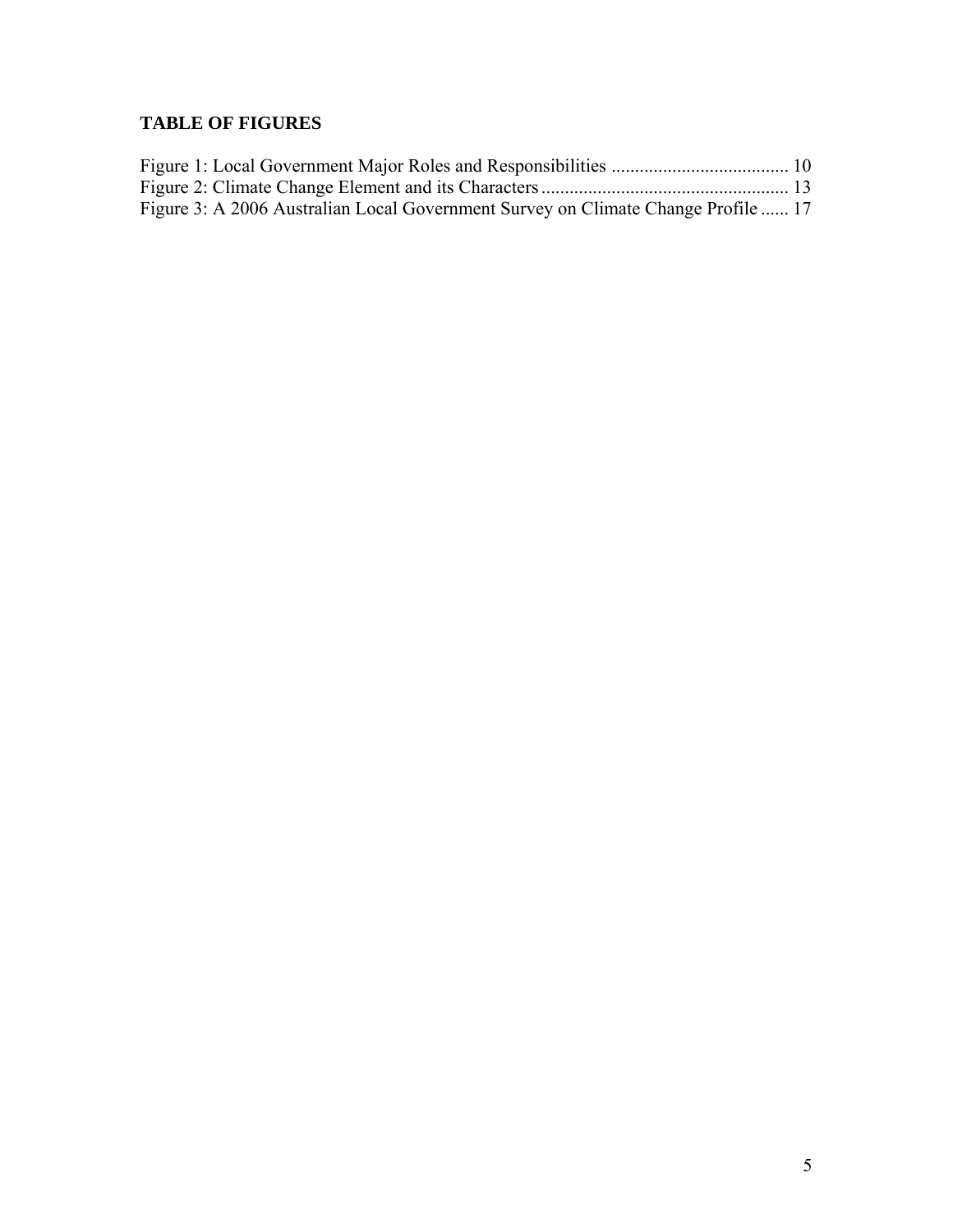### **INTRODUCTION**

## **Background**

Climate change is a global trend and Australia is no exception. The Third Assessment Report of the Intergovernmental Panel on Climate Change pointed out that Australia is one of the most vulnerable countries to the affects of climate change (Intergovernmental Panel on Climate Change (IPCC, 2001). This conclusion is based on the geographic and sociodemographic characteristics of Australia (such as current climate pattern, poor soils, vulnerable ecosystems and population concentrated in coastal areas).

As the Australia Bureau of Meteorology points out; Australia is experiencing rapid climate change. Its temperature has increased 1 °C with increased heat waves and decreased frost and cold days since the middle of the 20th century. The rainfall pattern also changed dramatically across different regions. Climate change will affect communities and human behavior in a deep and fundamental way (Bureau of Meteorology, 2007).

Local government as the representative of local communities has a mandate in public safety and health, infrastructure maintenance, emergency response and community planning. It is local government's responsibility to plan for the impact of climate change and take all the necessary adaptation measures to ensure the safety and sustainability of the communities into the future. Local government can do so by making changes to their own activities as well as using their planning powers, spending policies and community and business links to influence households and businesses to change their behaviors.

## **Purpose of the Paper**

This paper will conduct an environmental scan of how Australian local governments prepare for climate change in terms of adding climate change elements into their core functions as well as developing specific adaptation policies and pilot projects in their communities. The focus of the paper is on answering three major research questions:

1. What are Australian local governments doing in anticipation of climate change, i.e. planning for its impact by lessening the negative consequences?

2. Of all possible actions a local government could take, which set would give the greatest return on investment?

3. What actions have already made a difference or are most promising independent of efficiency considerations?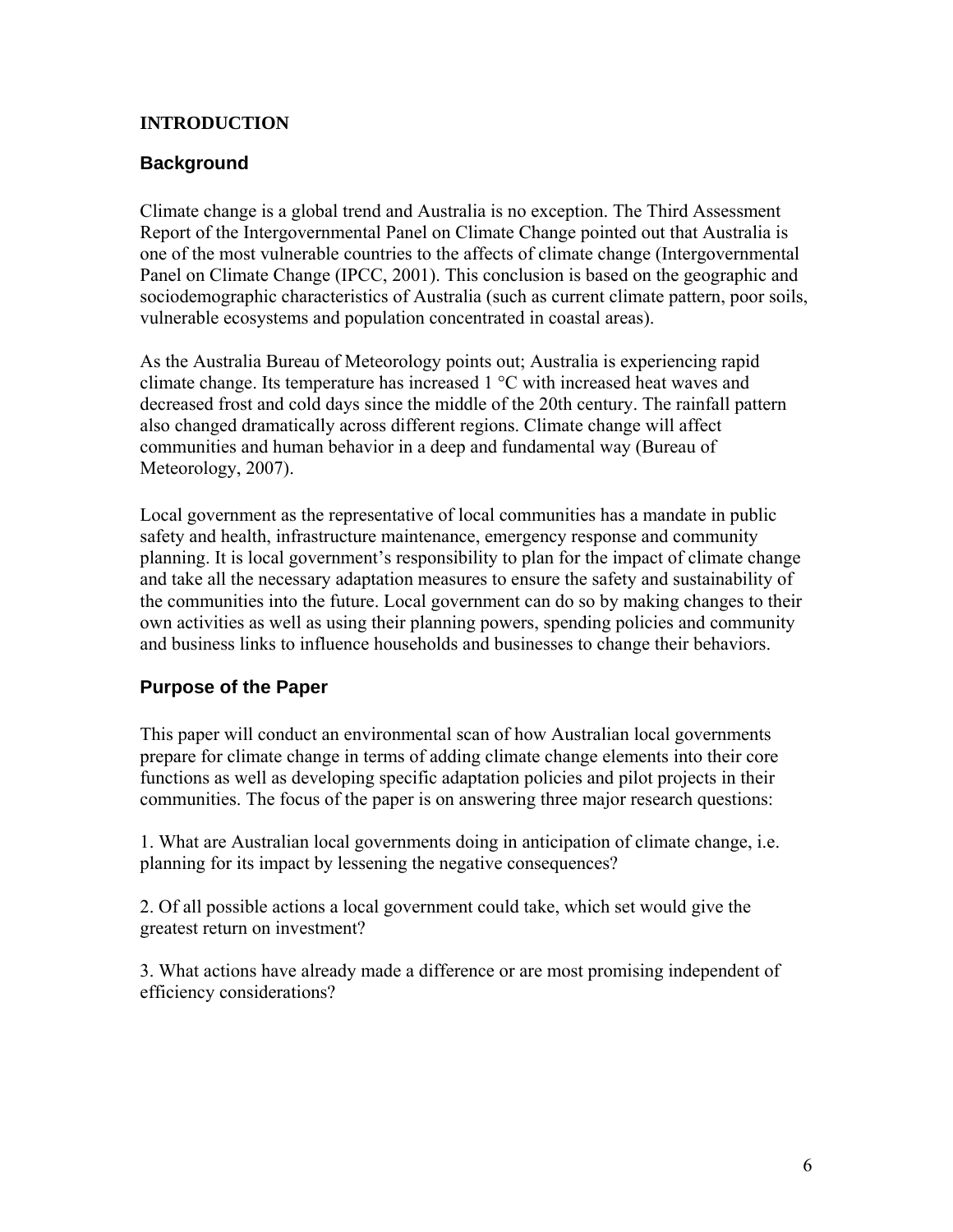## **Structure of the Paper**

To answer these three questions, this paper starts from a review of Australian local government strategies on climate change in terms of asset management, economic and growth, environment and public health, disaster management and cultural/recreational activities.

Second, this paper chooses five major climate change elements (decreasing rainfalls, increasing temperatures, sea level rise, cyclones and storms, and droughts) that will influence Australia to examine what action plans have been adopted to adapt to those changes.

Third, this paper summarizes what policy matrix Australian local government has used to address climate change. The policy matrix includes regulation, information, incentives, service delivery and partnership.

At the end of the paper, a tentative answer has been given to the first research question. There is no conclusive evidence at this stage to answer the second and third research questions.

## **Approach of the Paper**

The approach of the paper includes a literature review and case studies. Websites of major Australian cities have been searched. Related state, national climate change agencies and climate change advocacy group websites have also been reviewed. Cases of how Australian local governments address specific climate change elements have been studied and the findings have been reported in this paper.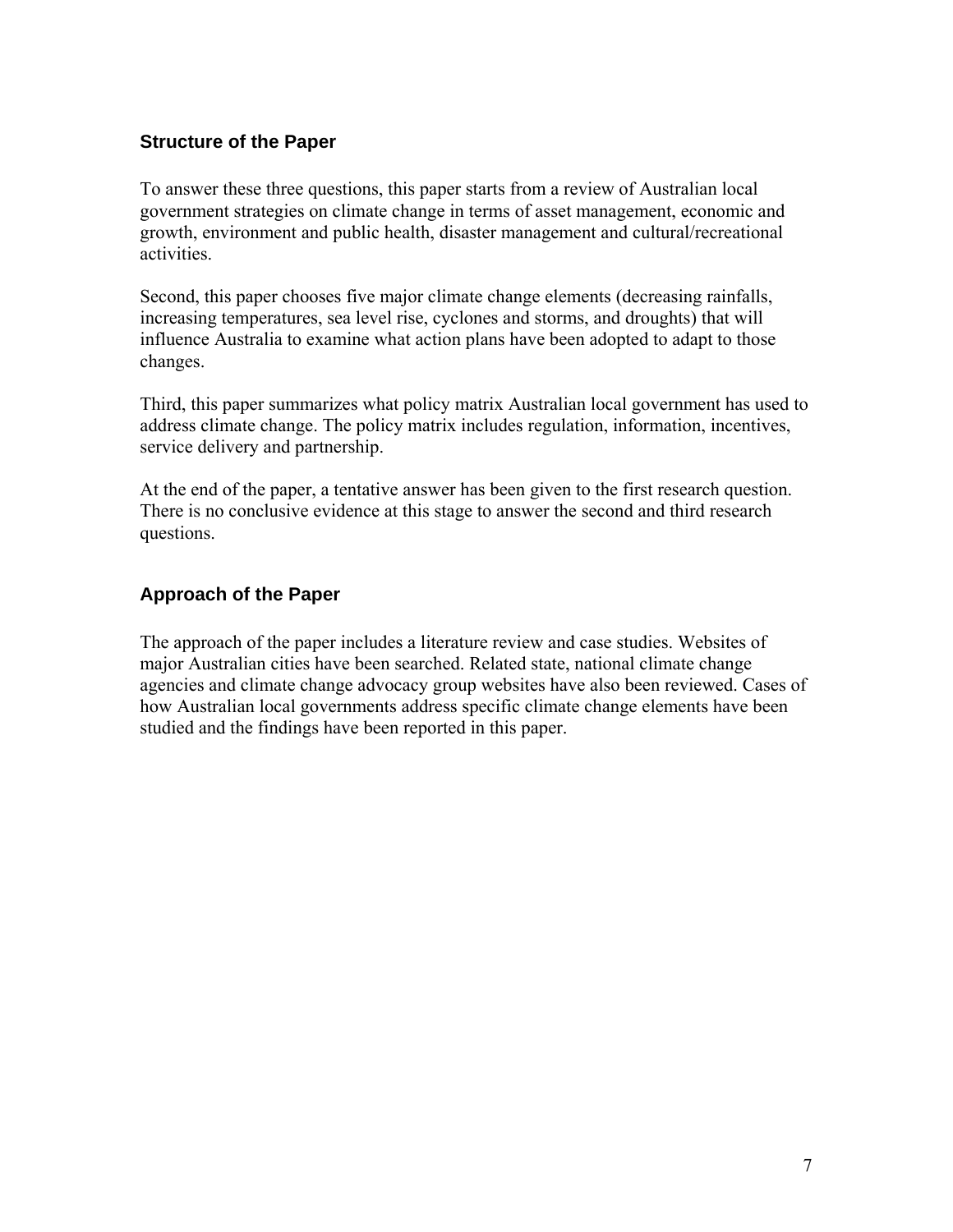## **FINDINGS**

As the main body of this paper, the findings part has been broken down into three sections. The first section will take a look at Australian local government strategies in terms of considering climate change in every major aspects of their mandates, namely asset management, economic growth, environment and public health, disaster management and cultural and recreational activities.

The second section will examine what specific technologies or policies Australian local government has adopted to face the challenges of climate change. Five major climate change elements (decreasing rainfalls, increasing temperatures, sea level rise, cyclones and storms, and droughts) that will be witnessed most severely in Australia have been identified and specific adaptation measures will be discussed.

The third section switches to another perspective and discusses what policy tools are available for Australian local government to choose from to respond to climate change. These policy tools have been grouped under regulation, information, incentives, service delivery and partnerships.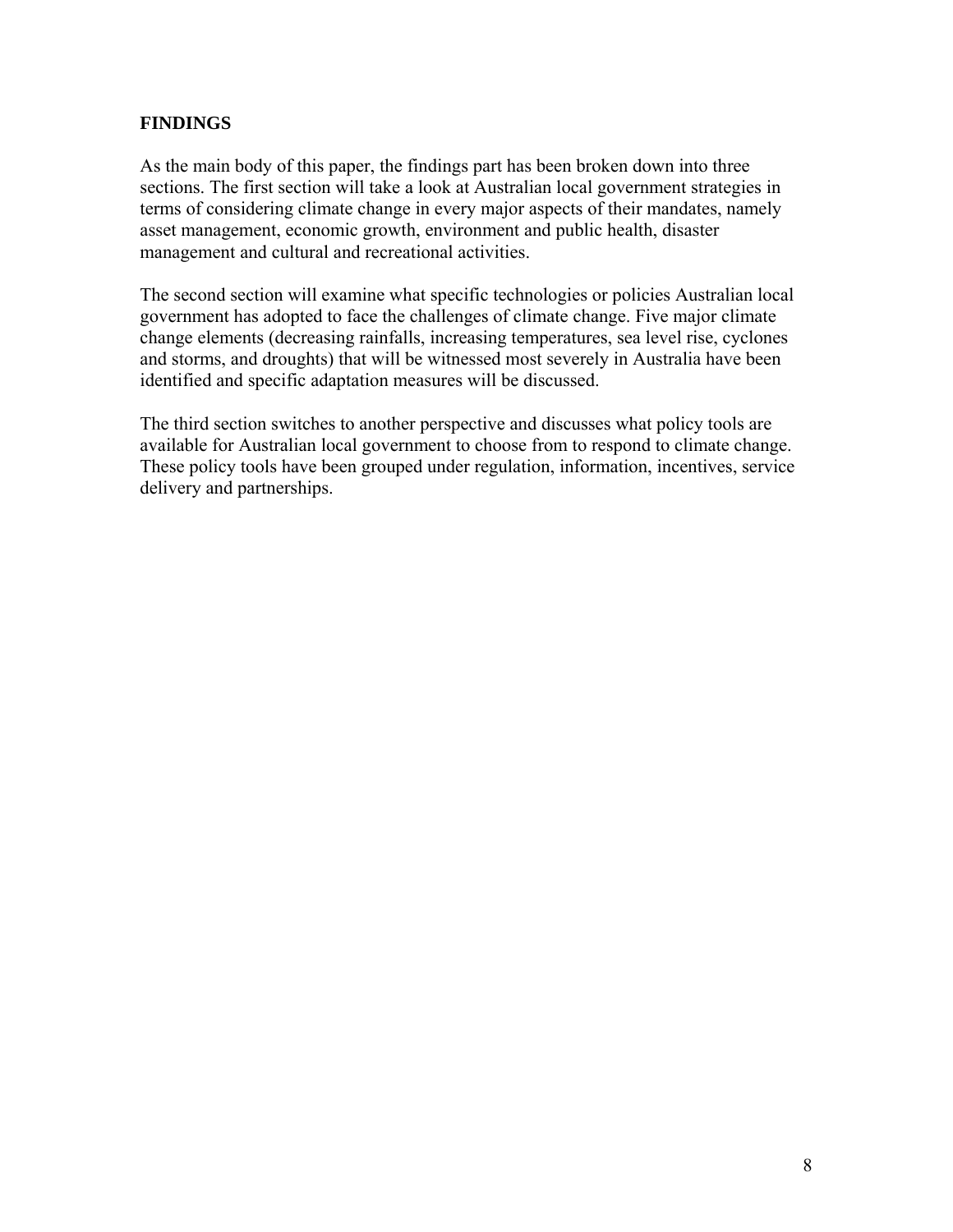### **Section One: Local Government Climate Change Strategies**

As Figure 1 shows, all of the major roles and responsibilities of local government elected mayors and councils will potentially be affected by climate change (Local Government Association of Queensland, 2007). This will include the assets they managed, the service they provided and the policy they developed. It is particularly important for local government to take a proactive role in managing climate change because one of the climate change patterns is that it will vary regionally. This variation will require different local governments to respond differently. The effective solution will depend on different communities' priorities, resources and capabilities.

# Local Government Major Roles & Responsibilities



**Figure 1 : Local government major roles & responsibilities, adapted from "adapting to climate change – A Queensland local government guide"**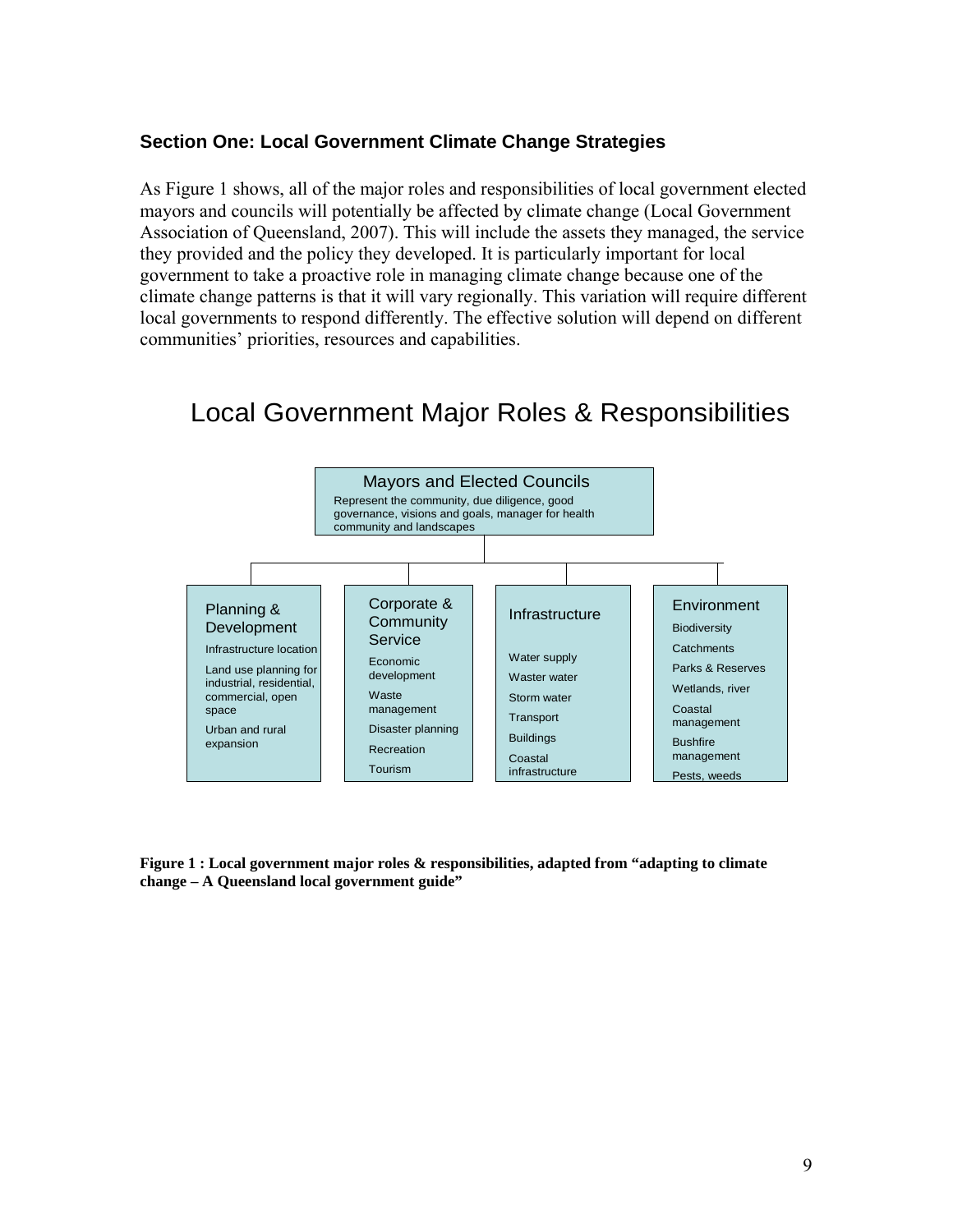## *Climate Change and Asset Management*

Asset management is one of the key mandates of local government. Essential infrastructures such as roads, bridges, water, waste water, and buildings could all be severally damaged in extreme climate events such as storms, floods, winds or droughts. It is local government's responsibility to maintain these infrastructures to a standard that can withstand natural disasters. In the long term, all essential infrastructures should factor in climate change elements. For example, waste water treatment plants should consider the potential reduced volume of waste water and increased nutrition of waste water.

Manningham City Council has some successful experience in achieving energy savings in city buildings. In 2004, it invested \$100,000 to install an Eco-Tracker software, which can collect real time energy consumption data and automatically send the data to designated city staff. This has helped the city council identify a couple of energy saving opportunities, such as some fine-tuning of the configuration of heat, ventilation and airconditioning systems, use of fresh air to replace air conditioning when the outside temperature is below 20 degrees and use of motion sensors to automatically shut off air conditioning when no one is in a room (Municipal Association of Victoria, 2007).

The cost benefit analysis is very encouraging. With a capital cost of \$100,000, the estimated annual energy saving is \$43,000. Since 1991, the city building has increased its size from 5,000 sq m to 6,200 sq m and the number of staff and activities level has also increased, but the city is still able to achieve energy savings on a 1991 level (Municipal Association of Victoria, 2007).

## *Climate Change and Economic Growth Management*

A local community's continued prosperity depends on economic growth. Climate change can make the community less desirable to live in. Decreased water supply can significantly limit population growth and economic activities. It is crucial for local government to develop some economic policy to guide the local business switch to a sustainable growth model and direction.

Moyne Shire Council has a pilot energy efficiency program, launched at small businesses at Port Fairy. The council successfully convinced 40 small businesses to sign an energy performance contract with an energy service company, who will provide energy audit and energy saving programs to the participated small business. The council received a \$40,000 grant from the Victorian Green House Strategy Action Plan and it used part of the money to subsidize the energy audit (small business pay \$100 for a \$1000 audit) and the energy saving program (Municipal Association of Victoria, 2007).

The energy performance contract guarantees that participating small businesses achieve the expected energy savings. In the event that the saving was not achieved, the contract has a clause to ensure a full refund to participating small businesses. The expected energy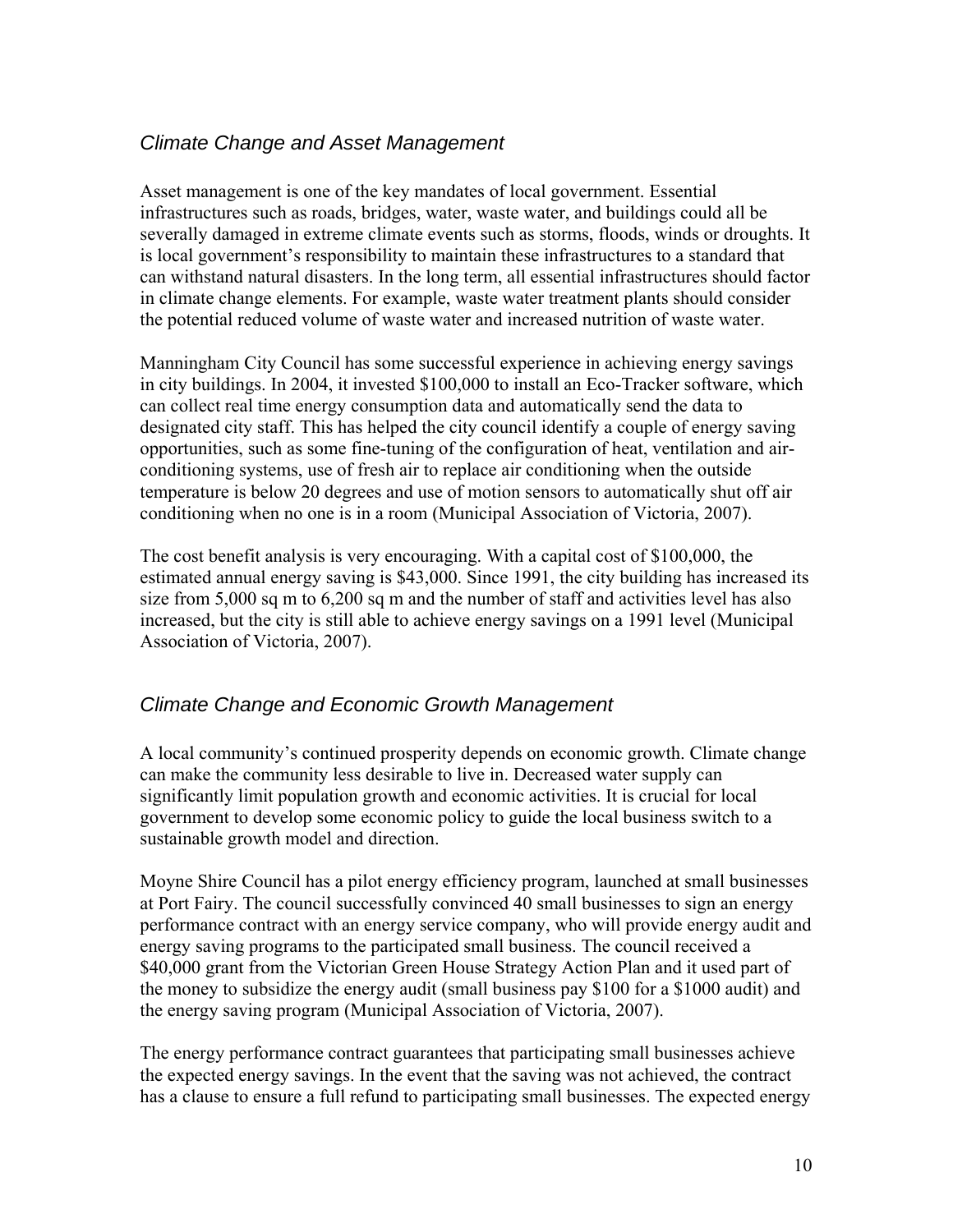savings range from 20% to 50% of small businesses' annual energy consumptions (Municipal Association of Victoria, 2007).

## *Climate Change and Environment and Public Health Management*

Climate change (temperature increase, storms, etc.) may increase vector-borne diseases, which will jeopardize public health. Natural environment, such as rivers, wetlands, lakes could also be changed due to climate change. As a result, plant, fauna species and ecosystem at large could be in danger over time.

The City of Sydney has developed a comprehensive environment management plan. In that plan, specific targets for energy and emissions, water, waste, plants and animals have been set up. Action plans to achieve these targets are carried out. For example, the city itself has set up a target to reduce the use of water, waste, electricity and increase the use of recycling materials (City of Sydney, 2007).

In terms of public health, one measure Sydney has taken is to adopt a pesticide notification plan. This pesticide notification plan requires the city to notify community members anytime a pesticide is used in city outdoor public spaces. Signs will be placed at noticeable places wherever a pesticide is used. Sensitive places such as schools and hospitals have been registered under a special clause of pesticide regulation. Additional protection will be applied in these sensitive places (City of Sydney, 2007).

## *Climate Change and Disaster Management*

Besides those gradual, long-term climate change impacts such as temperature increase and rainfall decrease, the frequency and intensity of extreme events will also increase. Storms, floods or cyclones can destroy the road network and isolate certain communities. Residents and visitors may be in greater danger during these extreme events. It is local government's responsibility to provide emergency response services to local residents and visitors. Public safety will always remain the top priority for municipalities.

In March 2006, cyclone Larry (category five tropical) affected 20,000 Queenslanders over seven shires and left thousands of them homeless. Victims had to be waiting in the rain for hours before any government relief fund (\$50 to \$150) could be received. It prompted an emergency service review conducted by all levels of governments. The review pointed out that in the event of something like extreme weather, local communities alone can not face the challenge. A vulnerability mapping of potential high risk areas needed to be done and evacuation plans needed to be updated to reflect the climate change scenario. In the long term, a national early warning system needs to be set up to face the challenge (Queensland Department of Emergency Services, 2007).

One measure that local government can do to help residents in the event of an extreme weather is to provide comprehensive information on how to deal with such a situation.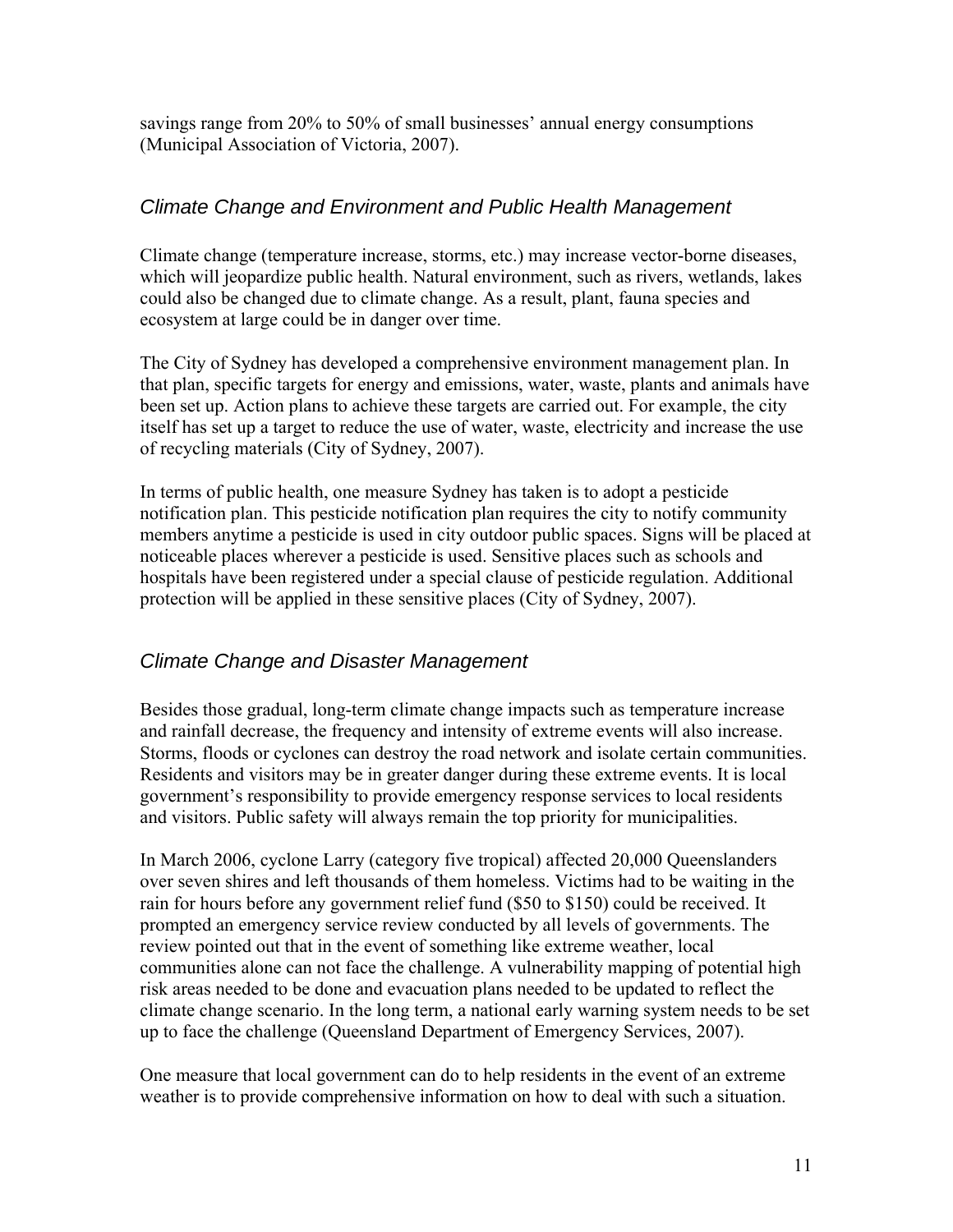For example, the Australian capital territory emergency service has a comprehensive website to inform the residents what they should do before the storm, during the storm, and after the storm. It tells residents how to identify the early warning signals, what they can do to seek shelter during the natural disaster and how to find emergency service after the disaster (A.C.T. Emergency Services Agency, 2007).

## *Climate Change and Cultural/Recreational Activities*

Local cultural and recreational activities largely rely on climate. Adverse climate such as heat waves and storms can cause some outdoor cultural/recreational activities to be canceled or rescheduled. Reduced water supply can limit the service municipalities can provide to their residents.

The City of Melbourne has entered the stage 3a water restriction this April, because last summer it only had an average 40% of the annual rainfall. Under water restriction 3a, no new swimming pool can be filled, house gardens can only be watered every other day and during non-peak hours, only one in every four sports grounds can be watered (with a 25% reduction of water use). Any one violating the 3a water restriction will face a \$429 fine (City of Melbourne, 2007).

One way for municipalities to address this issue is to identify and develop new recreational activities that rely less on water, temperature or other climate change elements or move the recreational facilities to a new location that is more resistant to climate change.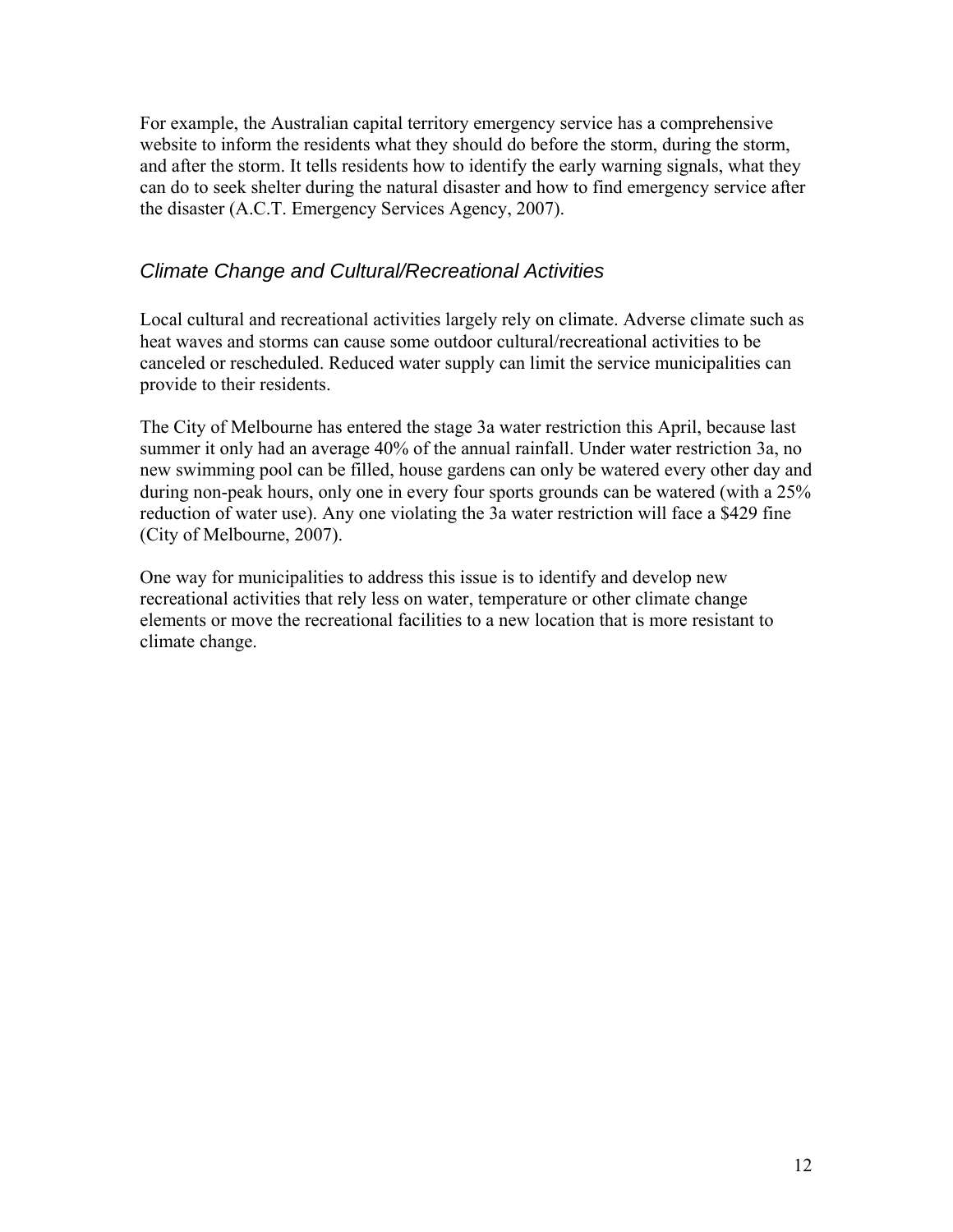## **Section Two: Climate Change Elements and Action Plans**

Cyclones, storms (floods), increasing temperatures, heat waves, decreasing rainfall, sea level rise and droughts have been identified as the most obvious climate change elements that will impact Australia. Before a detailed discussion of each climate change element and its corresponding policy alternatives, it will be better to understand their shared common characters and the important difference among them.

| Climate change<br>element | Specific<br>areas/locations<br>vulnerable? | Nature of the impact     |                    |
|---------------------------|--------------------------------------------|--------------------------|--------------------|
|                           |                                            | Sudden, extreme          | Gradual, long term |
|                           |                                            | event                    | change             |
| Cyclones                  | Yes                                        | $\overline{\phantom{a}}$ |                    |
| storms (floods),          | Yes                                        | $\overline{\phantom{a}}$ |                    |
| increasing                | No                                         |                          | $\mathcal{N}$      |
| temperatures              |                                            |                          |                    |
| heat waves                | N <sub>o</sub>                             | $\overline{\phantom{a}}$ |                    |
| decreasing rainfall       | N <sub>0</sub>                             |                          | $\mathbf \Lambda$  |
| sea level rise            | Yes                                        |                          |                    |

#### Climate Change Element and their Characters

Figure 2: Climate change element and its characters, adapted from "adapting to climate change – A Queensland local government guide"

In general, emergency responses will be focused on addressing sudden, extreme climate change events and planning will be mainly used in addressing gradual, long-term changes (Local Government Association of Queensland, 2007).

## *Decreasing Rainfall*

Decreasing rainfall will be one of the most significant climate change elements facing Australia. For example, rainfall has dropped up to 250mm since 1950 in the coast area of Queensland and is projected to decline another 15% by 2030 and 40% by 2070 (Local Government Association of Queensland, 2007).

Besides the total volume decrease, the regional distribution and seasonal distribution will also become more uneven. For example, spring and winter could have less rain fall, southern Australia could get less rainfall and northern Australia could get relatively more rainfall (Commonwealth Scientific and Industrial Research Organization, 2007) This will cause more seasonal water shortages and extreme events such as floods during peak rainfall time.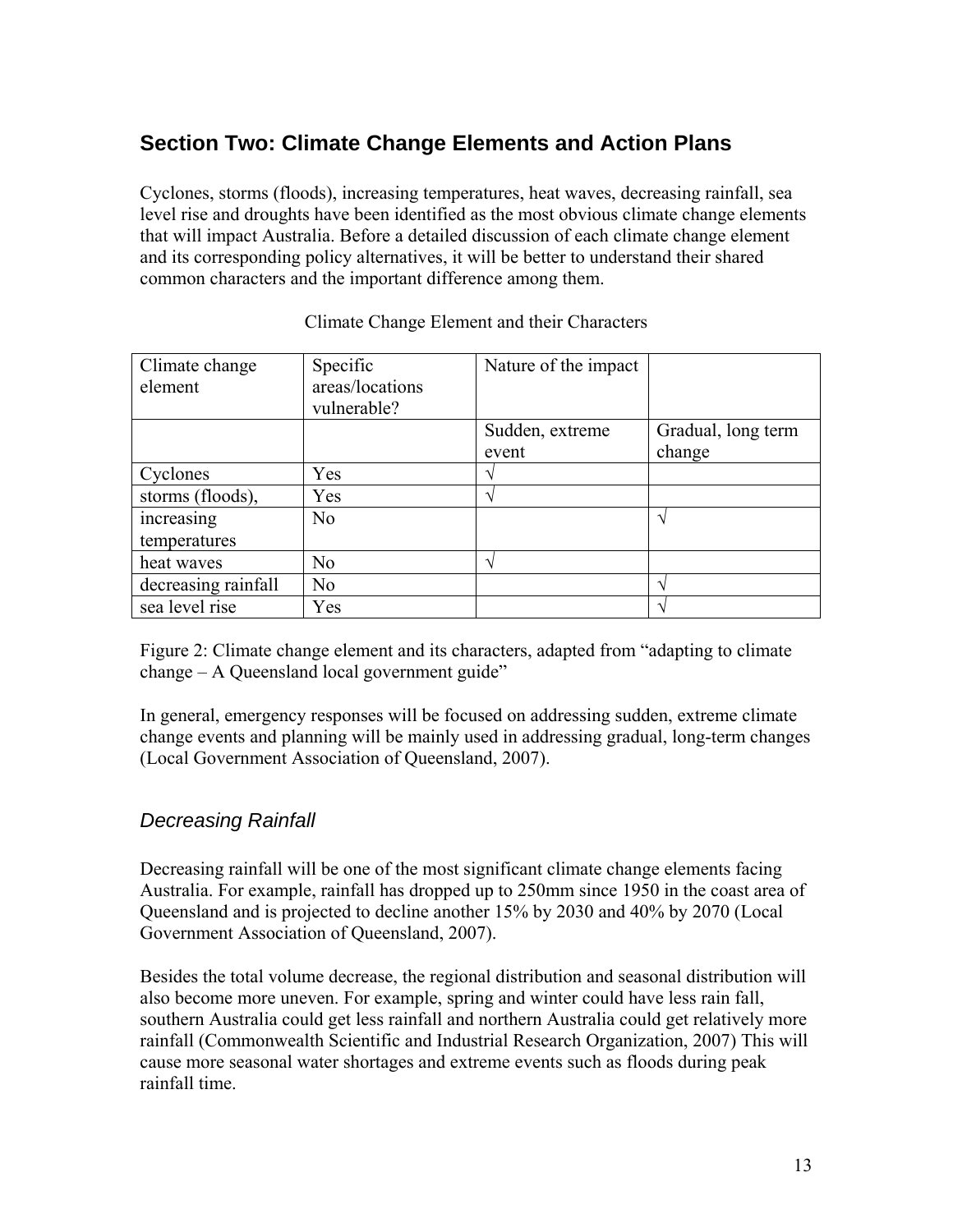Decreasing and uneven rainfall may cause water shortage during low rainfall seasons. It may limit the local industrial, agricultural and recreational activities. During low rainfall times, waste water and storm water networks could get blocked due to the low water flow. During peak rainfall times, floods could cause damages to buildings, bridges, roads and other infrastructure. In extreme events, the town could be isolated due to the inaccessibility of roads and other transportation networks.

Adaptation measures to decreasing rainfalls will include developing alternative water supply infrastructures, such as recycling initiatives or desalinations. For example, Gold Coast City has made it compulsory that new buildings must have rainwater tanks as an alternative water source. Existing buildings can also be retrofitted to add rainwater tanks depending on the size of the roof and the cost of plumbing (Local Government Association of Queensland, 2007).

## *Increasing Temperature*

Australia is located at the latitude of the equator. The average temperature ranges from 28ºC along the Kimberley coast in Western Australia to 4ºC in the alpine areas of south eastern Australia. Global warming will put more pressure on the impacts of increasing temperatures. For example, Queensland's annual average temperature could increase by up to 2ºC by 2030 and 6ºC by 2070 (Local Government Association of Queensland, 2007).

Similar to the rainfall change, not only the average temperature will increase significantly, the frequency, severity and duration of extreme events will also increase. For example, heat waves could happen more often and cause a series of consequences. Certain populations, such as construction workers or elderly people, could get dehydrated under heat stress. Outside sports events may have to be canceled. Demand of electricity could jump to an unprecedented level due to the use of air conditioning. Vegetation, wild life and agriculture could be severely damaged by the heat waves and increased bush fires.

One good example of adaptation measures to increasing temperatures is to adjust the working hours. Cook Shire Council adjusted its outdoor workforce working hours from the traditional 8am to 5pm to 6:30am to 3:30am. 40 people who work on roads, bridges and drainages can avoid the heat of the day by the new working hours (Local Government Association of Queensland, 2007).

Other measures to combat increasing temperatures include a review of building codes to reflect the increasing temperature, such as shade, ventilation, insulation and orientation. The same adjustments should be applied to urban green space, street landscape, playground shades and emergency shelters for people to stay out of the heat.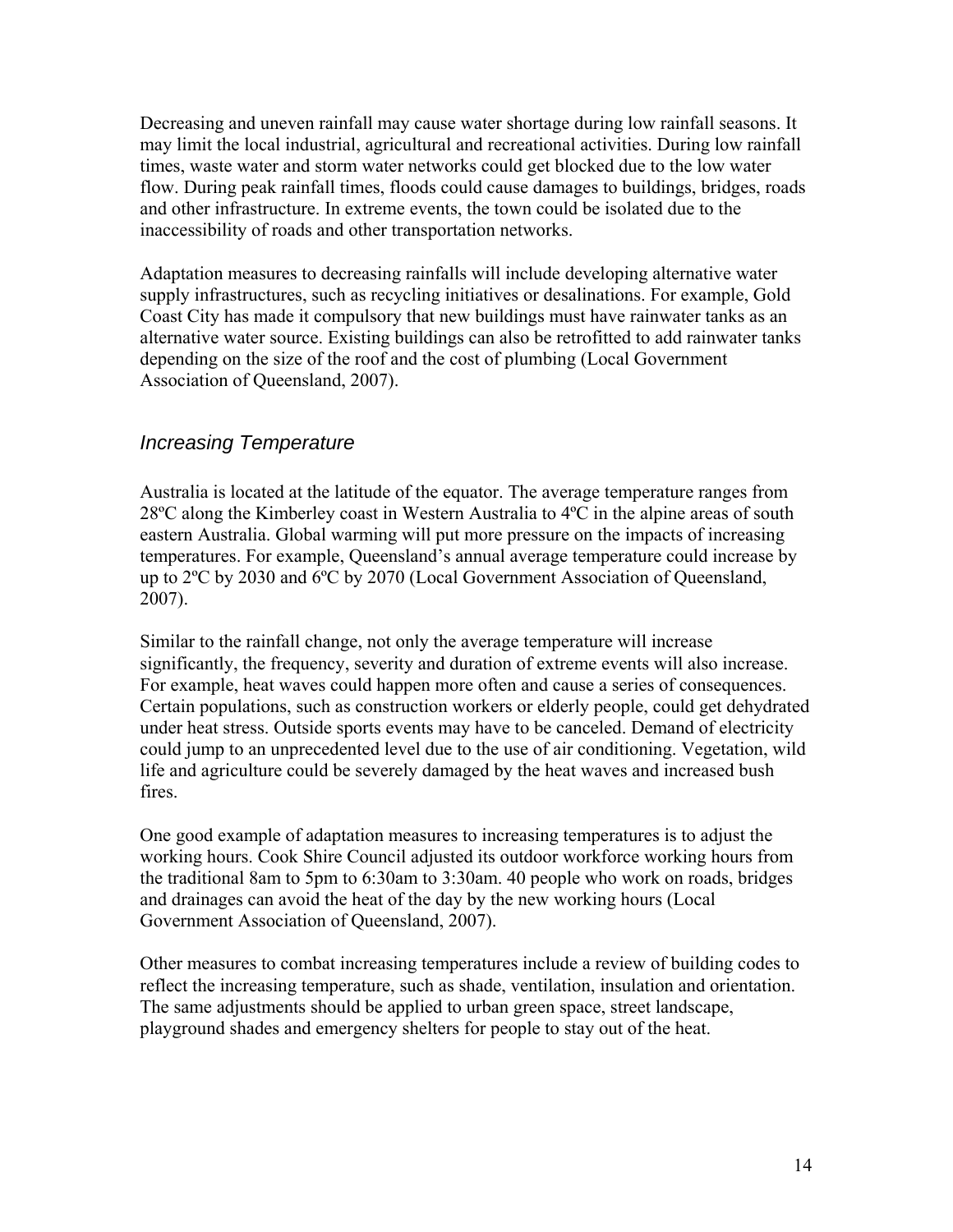## *Sea Level Increase*

Sea level rise will directly impact the life of coastline communities. IPCC predicted that sea levels will rise between 18cm and 59cm globally. Projection for sea level rise in Queensland, Australia is between 3cm and 17cm by 2030 and between 7cm and 50cm by 2070. Most of Australia's population lives in coastal areas. Sea level rise will become a significant issue for these communities' residential, commercial and industrial activities (Local Government Association of Queensland, 2007).

Sea level rise will particularly change municipalities' planning landscape. Planned future urban expansion areas may not be suitable based on the rapid sea level rise. Salt water intrusion will also degrade the agricultural land and damage the foundation of buildings, bridges and other infrastructures.

Planning is the main adaptation measure municipalities can take to address sea level rise issues. Gold Coast City has added another 27cm buffer on top of the Q100 flood level (the level of the 100year average return interval flood) for new developments. This 27cm buffer was based on CSIRO's projection on sea level rise by 2070 (Local Government Association of Queensland, 2007).

Other adaptation measures include developing alternative water sources to address the salt water intrusion, upgrade design guidelines to strengthen the foundations of buildings and bio-engineering to preserve the ecosystem that will be damaged by the salt water.

## *Storms and Cyclones*

The intensity and frequency of storms/cyclones will increase due to climate change. Storms will cause landslides and flooding, which will significantly damage the roads, bridges, buildings and other infrastructures. Safety of residents and visitors will be in great danger during storms. The damage to the transportation network could isolate the town and disrupt the community life.

One example of adapting measures to storms is to review the building codes. The Australian insurance industry conducted a full review of the building design following an aftermath of the 1999 Sydney hailstorm (the most expensive insurance payout in Australia's history). Some recommendations include upgrading roof material with less brittle ones in the areas with more storms, building coverage for cars to lessen the damage, and training more skilled building workers to speed up the reconstruction after a major storm (Local Government Association of Queensland, 2007).

Other adaptation measures include integrating catchments flood planning with urban drainage planning, expanding the capacity of emergency response teams, and planning buffer zone between waterways to avoid contamination during the storms.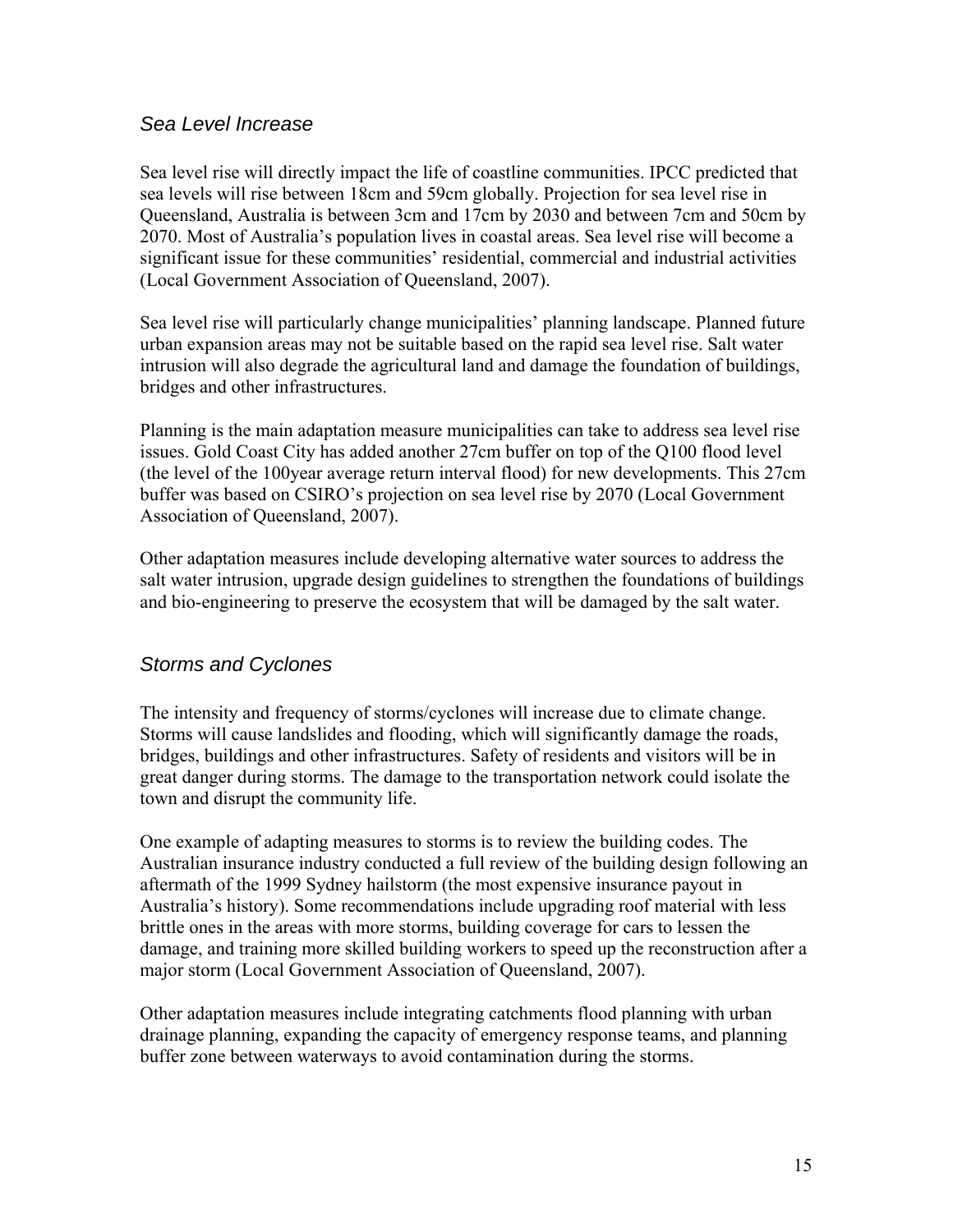## *Droughts*

Australia is the driest continent and has one of the most variable rainfall climates in the world. Research indicates that severe drought affects some parts of Australia about once every 18 years. The Australian climate of 2002 was characterized by dry and warm conditions. It was the fourth driest year on record, while maximum temperatures across the continent were the warmest on record. (Bureau of Meteorology, 2007).

The Murray-Darling basin in south-eastern Australia yields 40 per cent of the country's agricultural produce. But the two rivers that feed the region are so pitifully low that there will soon be only enough water for drinking supplies. In April 2007, Prime Minister John Howard told the nation's farmers that unless there is significant rainfall in the next six to eight weeks, irrigation will be banned in the principal agricultural area. Crops such as rice, cotton and wine grapes will fail, and citrus, olive and almond trees will die, along with livestock. A ban on irrigation, which would remain in place until May of next year, spells possible ruin for thousands of farmers, after six straight years of drought (The Independent UK, 2007).

The City of Perth is probably the best example of a response to drought. It is expanding its water supply in many ways, including recycling, desalination, groundwater and trading water with irrigators in return for replacing their open channel system with pressurized pipes (Malcolm Turnbull, 2007):

- Recycling, either for indirect potable reuse, or for substitution for potable water (as is proposed in Brisbane where recycled water would be used in power stations).
- Desalination, expensive but like recycling has the great advantage of not being climate dependent.
- Buying water from irrigators often raises intense political and social questions, although it is proceeding in Adelaide and Perth.
- Harvesting more surface water by building new dams and piping it to the city.
- Accessing groundwater, which is really available on a large scale only in Perth.
- Harvesting storm water; the problem here is finding somewhere to store it in an urban environment. This can be done onsite through water tanks although the expense is very high compared to managed aquifer recharge as is being done in Adelaide.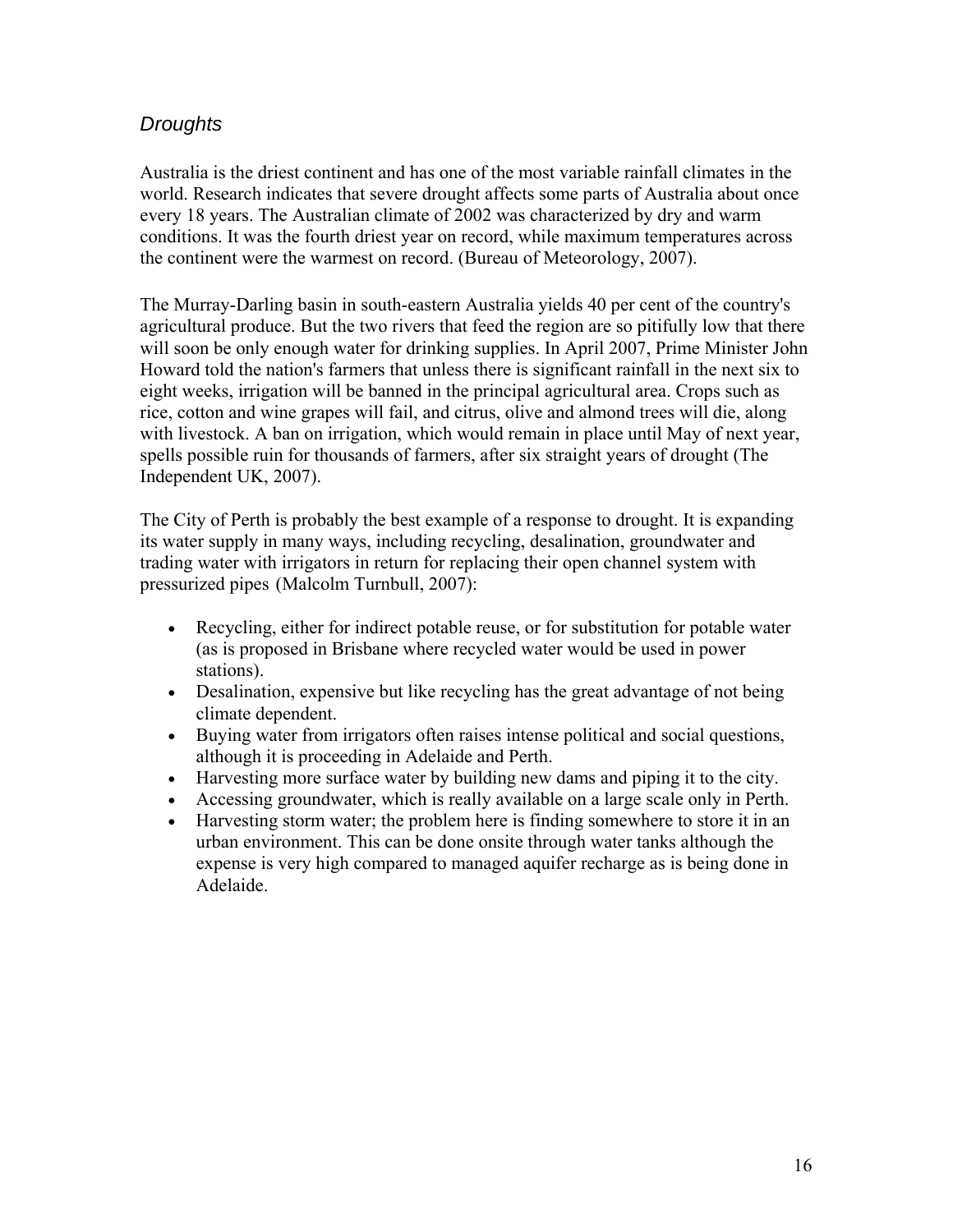## **Section Three: Local government policy toolbox for climate change**

Local government has a set of policy tools that can be used to address climate change. Right now, most of the municipalities in Australia are still in a research and planning stage, as the below 2006 survey shows (Local Government Association of Queensland, 2007):

## A 2006 Australian local government survey on climate change status



Figure 3: A 2006 Australian local government survey on climate change profile, adapted from "adapting to climate change – A Queensland local government guide"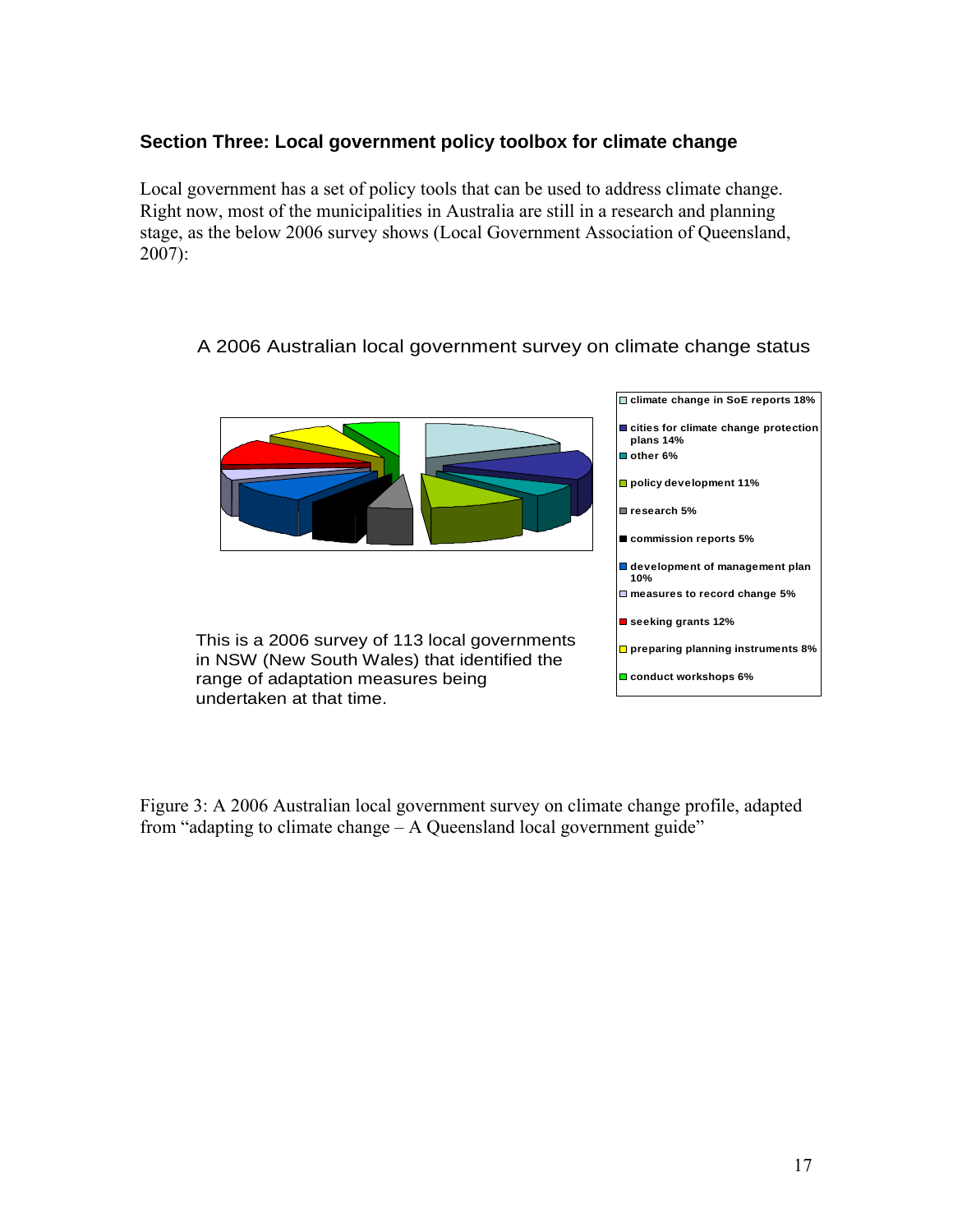## *Regulation and Policy Guidelines*

Regulations and policy guidelines are some of the most powerful tools local government can use to change the behavior of residents or businesses. In doing so, it will set strict rules for residents or business to follow. The 3a water restriction mentioned earlier is an example. The \$429 fine poses a barrier for those people who do not follow the rules (City of Melbourne, 2007).

#### **Sustainable Housing Code – A Local Green Building Code**

Although there are some existing green building rating systems (such as the Australian Building Greenhouse Rating Scheme that focuses on office building ratings), local government can also develop its own rating system that is most suitable for the local environment. One good example is that Brisbane City Council has developed a sustainable housing code to guide the development of local housing and apartments (City of Brisbane, 2007).

This sustainable housing code is developed based on a 2002 local housing survey. 300 houses were randomly selected during the survey and 50 of them were audited by engineers for the energy efficiency level. The survey found half of the houses were not meeting the local council requirements and particularly, the hot water systems that were responsible for 38% of the household energy use were overlooked by current building codes.

Key elements of the sustainable housing code include:

- Hot water systems must be gas, solar, or heat pumps (i.e. no electric storage)
- Showers must have flows of less than 9 liters per minute

● Buildings must achieve a set level of points from a range of alternatives addressing energy efficiency, water conservation, design appropriate for Queensland's sub-tropical climate, as well as safety and security

This sustainable housing code applies to all new homes, town homes, apartments and other residential buildings. It is expected that new homes that follow this code will save 3 tons of greenhouse gas emission and 30,000 liter of water per year (City of Brisbane, 2007).

## *Information*

Another policy alternative local government can use to address climate change is information. Knowledge is power. Conducting research on climate change can identify high priority areas and find effective ways to its impacts. Education forums and seminars are very effective ways to raise the awareness of climate change and engage community members in adaptation strategies and actions. Once the general public know there is some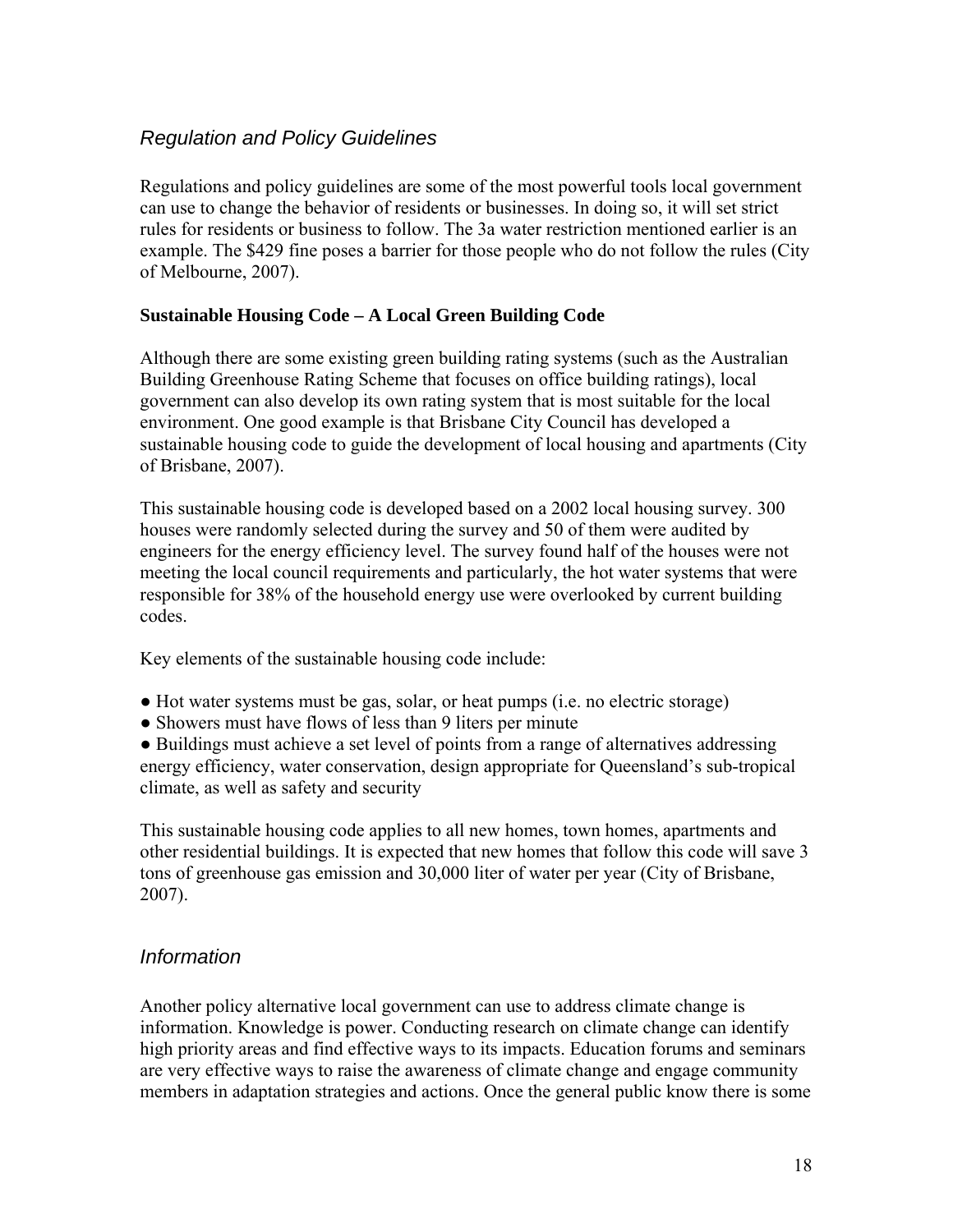easy way to combat climate change, they will take those actions at their home or their business.

### **"Your Community, Your Future" – Public Forum on Climate Change and Energy Saving**

Mornington Peninsular Shire Council hosted 14 sessions of the "Your community, your future" public forum in 2006. The forums were broken into two parts. The first part was a general discussion on a sustainable community topic. The second part was dedicated to specific local community issues, such as infrastructure and planning. Participants also got the opportunity to ask questions after the brief presentations (Municipal Association of Victoria, 2007).

To attract more people to these public forums, each participant was given a show bag which included a brochure on climate change and energy saving information, an energy efficient light bulb, show timer and thermometer to monitor the home's temperature. These show bags cost around \$20 each. A total of 650 show bags were given away over the fourteen sessions (Municipal Association of Victoria, 2007).

Not only residents can benefit from the information on how to prepare for climate change and save energy, local businesses will also benefit from such efforts, particularly when it is customized to fit their needs.

### **Farm Emissions and Efficiency Project (FEEP)**

Corangamite Shire Council developed the Farm Emissions & Efficiency Project (FEEP) to help farms reduce greenhouse gas emissions and save energy. This project was funded under the Community Action Fund through the Department of Sustainability and Environment (DSE) (Municipal Association of Victoria, 2007).

Participating farms received free guidelines on how to calculate and reduce green house gas emissions and energy consumption. A spreadsheet was provided to record the original green house gas emission/energy consumption and the reduced greenhouse gas emission/energy consumption after taking the recommended measures. These measures are designed to increase the efficiency of the farming system, so by following the advice, farmers not only contributed to the environment, but also saved money due to an improved farming operation.

Within a six months period, the council recorded that 55 farmers had saved 262 tons of CO2, which is 50 tons more than the original target set by the council. Communities across the region are asking how to implement this project in their communities. This proves that non-mandatory guidelines can also achieve their purpose (Municipal Association of Victoria, 2007).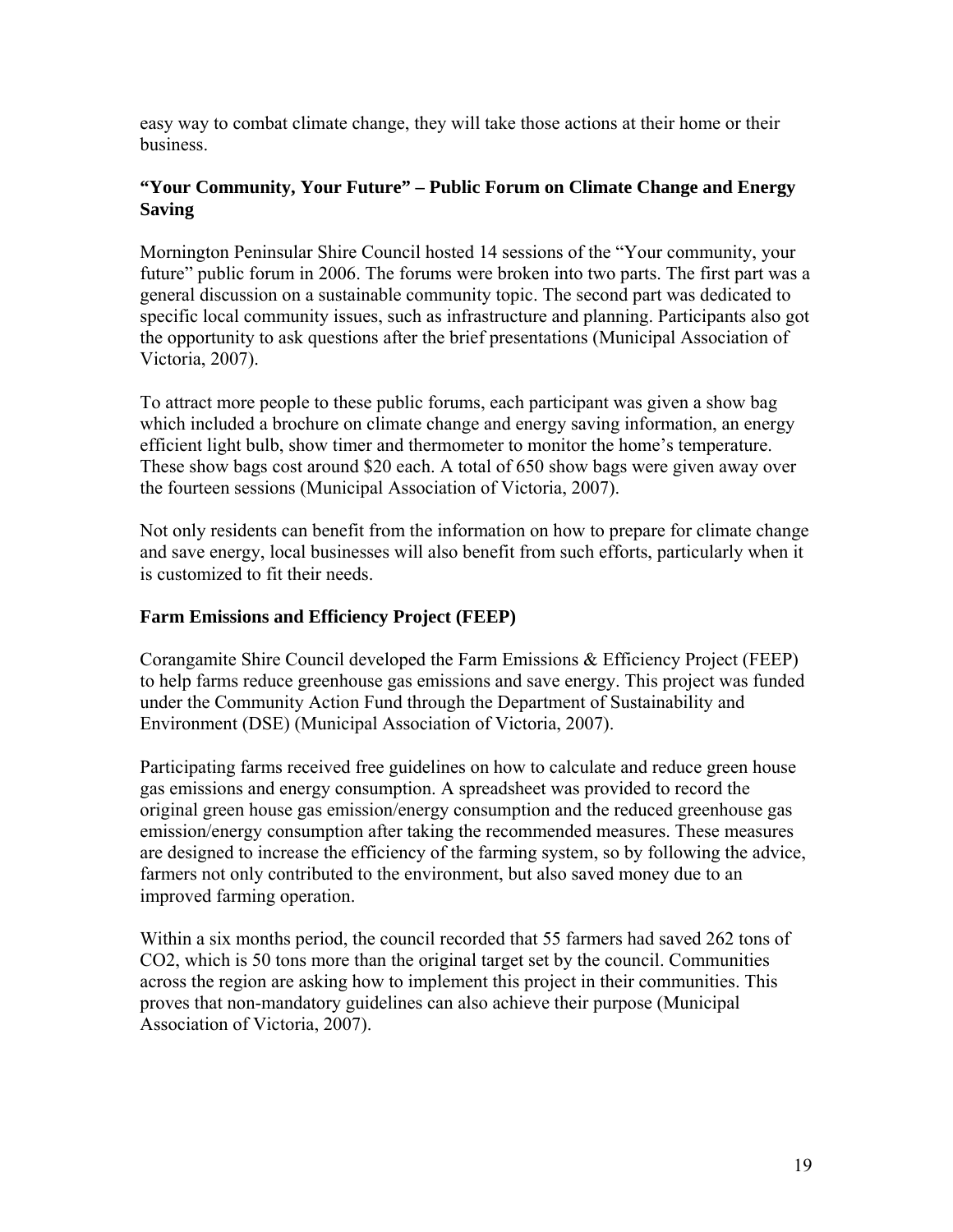## *Incentives*

Although local government usually doesn't have much fiscal capacity to introduce financial incentives to address climate change, there are some small steps local government can take to encourage climate change friendly behaviors.

### **Revolving Resource Conservation Fund**

Nilliumbik Shire Council established a revolving resource conservation fund to pay for small energy efficiency projects, such as new technologies in conservation of electricity, water, and waste water fuel consumption. Current projects focus mainly on energy savings on buildings. Future projects will expand to street lighting, city fleets and other areas (Municipal Association of Victoria, 2007).

Since 2004/2005, the council has contributed \$60,000 to this revolving fund. In the fiscal year 2007, the council is spending \$50,000 on energy saving projects and expected to have a saving of \$30,000 each year after the projects completion. The annual energy savings will be calculated and returned to the revolving fund to support more energy saving initiatives (Municipal Association of Victoria, 2007).

## **Community Power – Green Energy Buyers Alliance**

Another interesting practice in Australia is "community power", a community/local government program set up to make it easier and more affordable for residents to sign up to Green Power. It is a partnership program, established by the City of Darebin, the City of Melbourne and the City of Banyule with the support of the Moreland Energy Foundation (Moreland Foundation, 2007).

The program works as a buyers' group. When participating residents sign up for a percentage of Green Power (such as 50% green power, 50% conventional power), the local energy retailer agrees to purchase the same amount of Green Power as the residents requested from accredited renewable energy generators (such as solar power or wind power). By choosing Green Power, there is no change in how residents get electricity at home, but it changes the source of energy by choosing more renewable power than traditional power (such as coal) (Moreland Foundation, 2007).

As the Community Power website points out: "Community Power is one of Australia's largest community-based greenhouse gas reduction projects. The 1,000 households already with Community Power are saving around 6,000 tones of greenhouse gas pollution a year. That is the equivalent to removing the greenhouse gas emissions of more than 1,300 average cars (Moreland Foundation, 2007).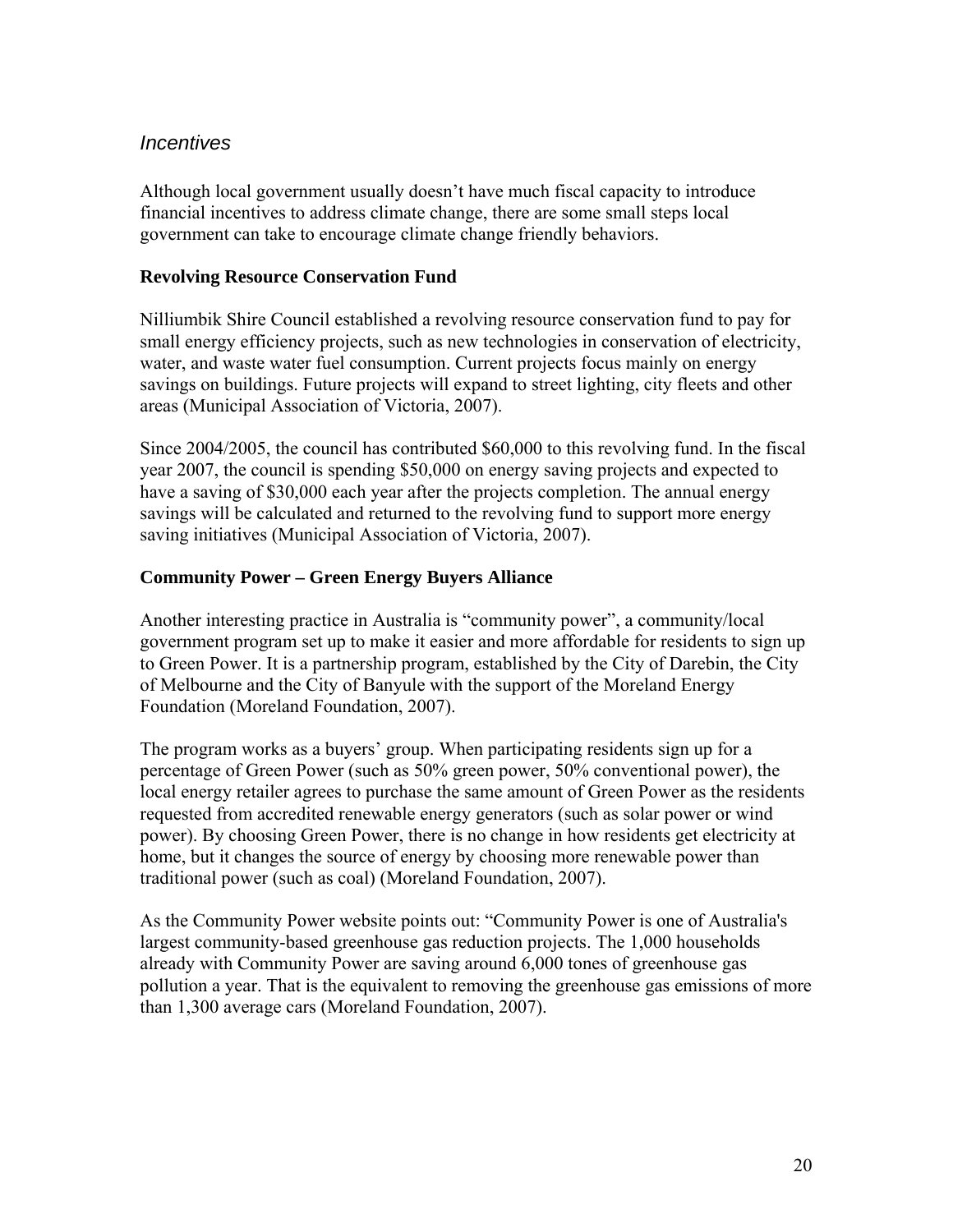## *Service Delivery*

Leading by example is always a good way to promote good courses. Local government provides lots of services to its residents and business. By adopting climate change technologies and polices themselves, local residents and businesses can look at the city as a role model and follow its lead.

For example, public transit can save energy, reduce green house gas emissions and have a very positive impact on climate change. Municipalities as the service provider of public transit have the opportunity to promote public transportation within their communities.

#### **Integrated Travel Plan – A Behavior Change Program**

Darebin City Council is a pilot in promoting sustainable transport. In 2000, it developed "Going places: The Darebin integrated travel plan". This integrated travel plan mainly consists of two parts. The first part is internal practice, which set out a target to reduce city staff car drivers to 70% of staff by 2005 and 50% of staff by 2007 (Municipal Association of Victoria, 2007).

The second part of the integrated travel plan is to improve public transit and change people's behavior in taking public transit. The target is to let residents take two less drive alone trips per week. The council provided a range of incentives, such as weekly random prizes, member only events, shopping discount cards, and an online community for members. To date, there are 316 residents who signed up for this program. The estimated saving is 19,441 kg of green house gas and 6,403 liters of petrol (Municipal Association of Victoria, 2007).

## *Partnerships*

Climate change has a profound impact on local communities. Yet, local communities alone can not face the challenge. There are a lot of things municipalities either can not do (out of their jurisdiction) or can not afford to do (lack the fiscal capabilities). Regional alliances and liaisons between different levels of governments are the two most common partnerships local government can pursue to address climate change.

#### **International Climate Change Partnerships – "Cities For Climate Protection" Australia**

ICLEI - Local Governments for Sustainability is an international association of local governments and national and regional local government organizations that have made a commitment to sustainable development. Founded in 1990, ICLEI has more than 500 local government memberships. In Australia, the "cities for climate change protection (CCP)" is a program jointly delivered by ICLEI and the Australia Green House Office. To date, there are 221 councils that participated in the CCP program representing 82% of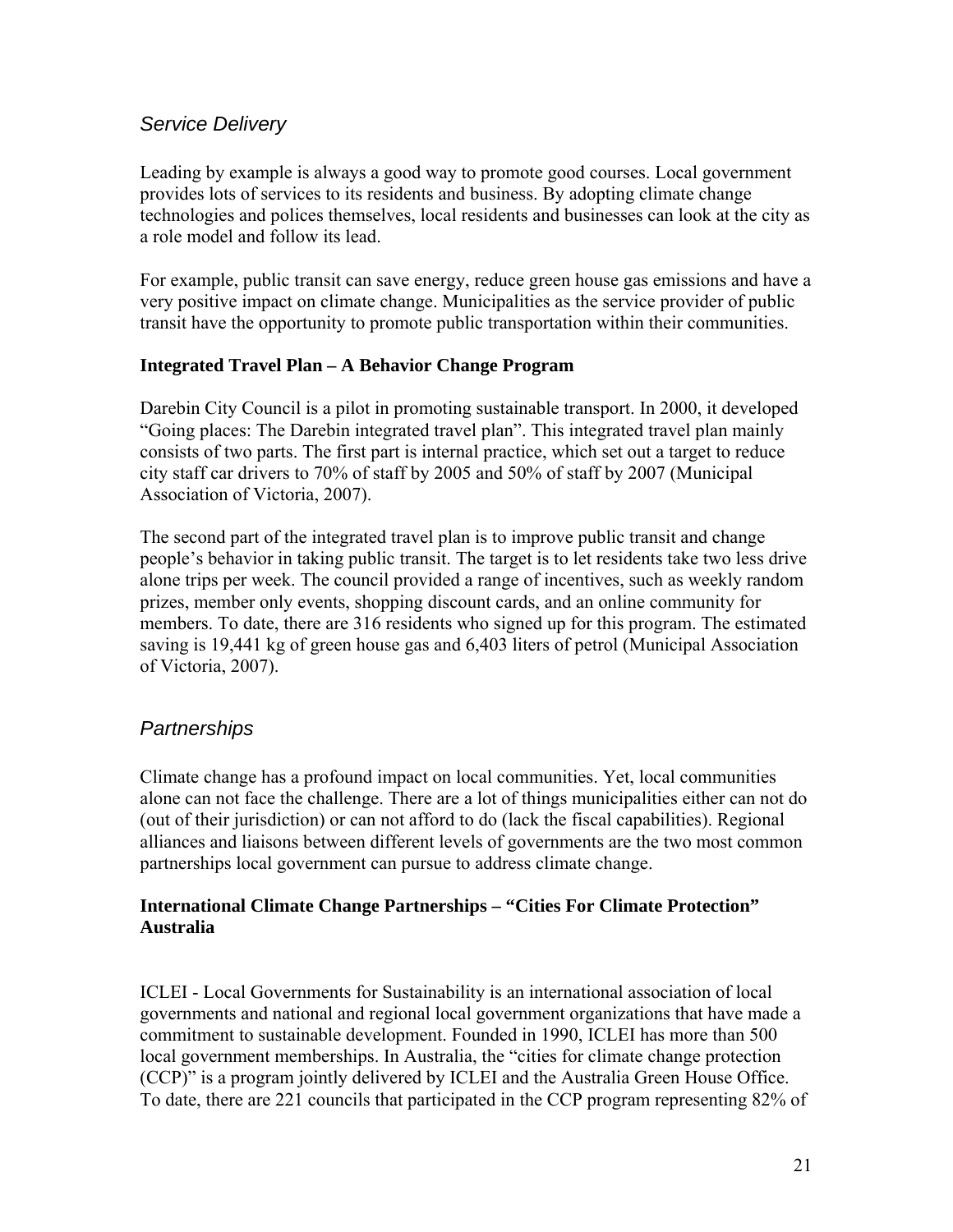Australia's population (International Council for Local Environmental Initiatives(ICLEI), 2007).

The key of the CCP program is a strategic milestone framework (specific examples are discussed in climate change elements, local government strategies and other parts of the paper):

Milestone 1

Establish an inventory and forecast for key sources of greenhouse emissions for council and community at Milestone 1.

Milestone 2

Set an emissions reduction goal at Milestone 2.

Milestone 3

Develop and adopt a local greenhouse action plan to achieve emission reductions at Milestone 3.

Milestone 4

Implement the local greenhouse gas action plan and quantify benefits at Milestone 4.

Milestone 5

Monitor and report on greenhouse gas emissions, and implement actions as a continuous improvement cycle at Milestone 5

Besides the five milestones, there is a CCP-plus that focuses on advanced greenhouse reduction initiatives through a suite of CCP Plus actions, such as advancing action projects, organizational reviews and planning & review.

This CCP program works as an umbrella organization. Lots of specific climate change projects happened under its framework, such as those examples discussed in this paper. It serves as a roadmap for local councils to measure their progresses (International Council for Local Environmental Initiatives, 2007).

#### **National Climate Change Coordination Agency - Australia Green House Office**

At the national level, the Australia Green House Office (AGO) is an agency dedicated to greenhouse matters and climate change at large. It provides funding and a range of other services to support local governments in climate change. The national adaptation network is one of its key mandates. The framework provides research and funding support to the most vulnerable sectors under climate change, such as agriculture, biodiversity, fishery,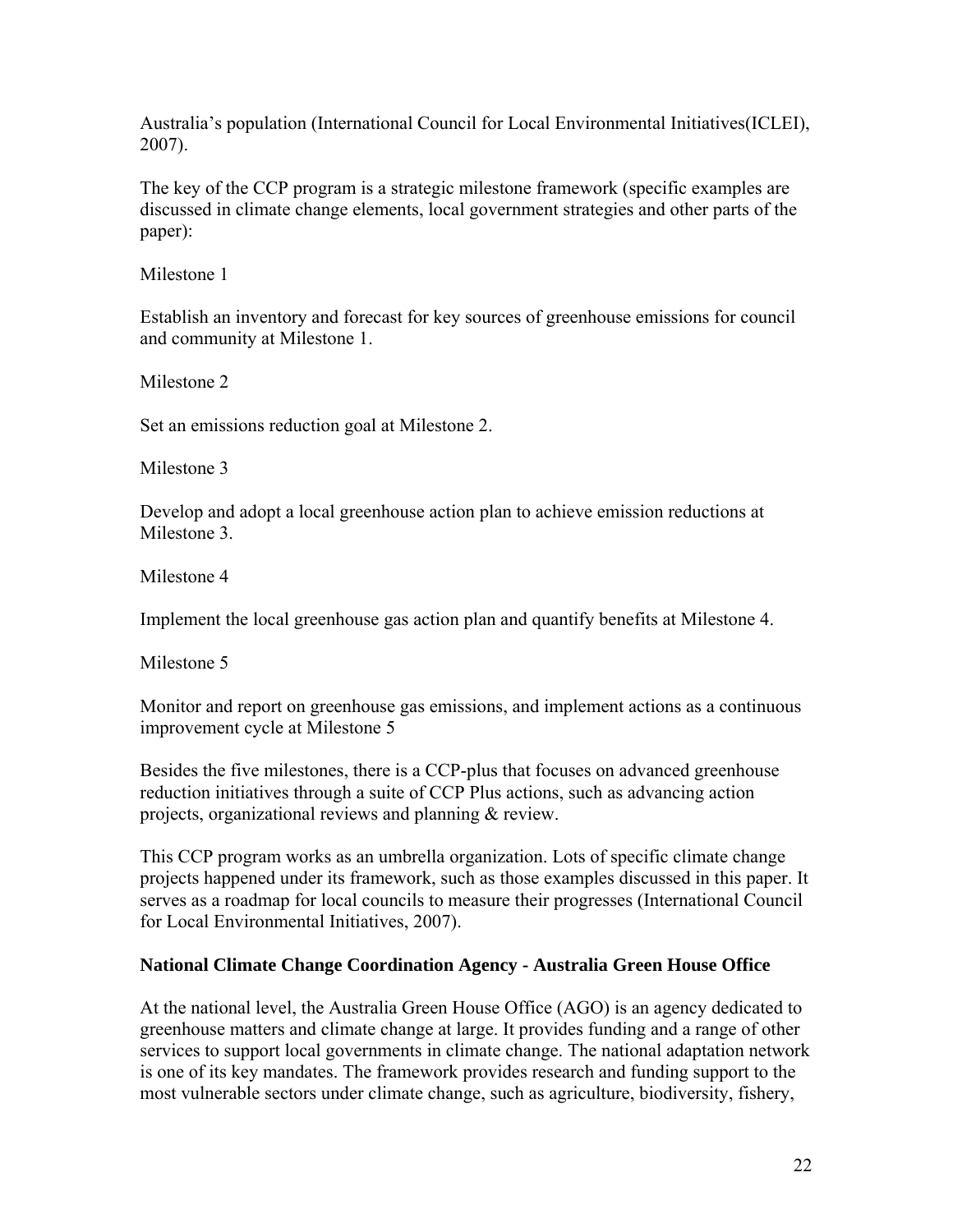forestry, settlements and infrastructures, coastal, water resources, tourism and health (Australia Green House Office, 2007).

#### **State Climate Change Coordination Agency – Queensland Climate Change Center of Excellence (QCCCE)**

At the state level, there are also lots of similar agencies that coordinate climate change policies. For example, the Queensland Climate Change Center of Excellence (QCCCE) provides science and policy advice on climate change modeling and its impacts on the community, economy and environment. Since its establishment in March 2007, it has developed Climate Smart Adaptation 2007-12. This is an action plan, focusing on a number of priorities, such as water planning and service, agriculture, human settlement, natural environment and landscapes, emergency services and human health, tourism, business and industry, finance and insurance (Queensland Climate Change Center of Excellence (QCCCE), 2007).

#### **Local Level Climate Change Partnerships – The West Port Greenhouse Alliance**

At the municipal level, local councils are taking steps to form regional alliance to address the climate change profile. The West Port Greenhouse Alliance is such an initiative. This alliance's membership comprises five councils in the region: City of Casey; Cardinia Shire Council; Bass Coast Shire Council; Frankston City Council; and Mornington Peninsula Shire Council. Some funding support was secured through the Department of Sustainability and Environment (DSE) (Western Port Greenhouse Alliance, 2007).

The purpose of the alliance is to develop a regional framework to coordinate local councils' efforts on reducing greenhouse gas and energy savings. Some key projects include:

#### **Effects of Climate Change on Human Settlements**

This project is mainly focused on the impacts of climate change on low lying coastal areas in terms of sea level rise, storms and other climate change elements. Planning policy adjustment on regional housing and accommodation will be studied.

#### **Agricultural Emissions**

This project is mainly focused on identifying main sources of agricultural emissions and studying ways to reduce them. Agriculture is still one of the main businesses in the region.

#### **Energy Efficient Street Lighting**

This project will introduce new energy efficient street lighting in all five local councils.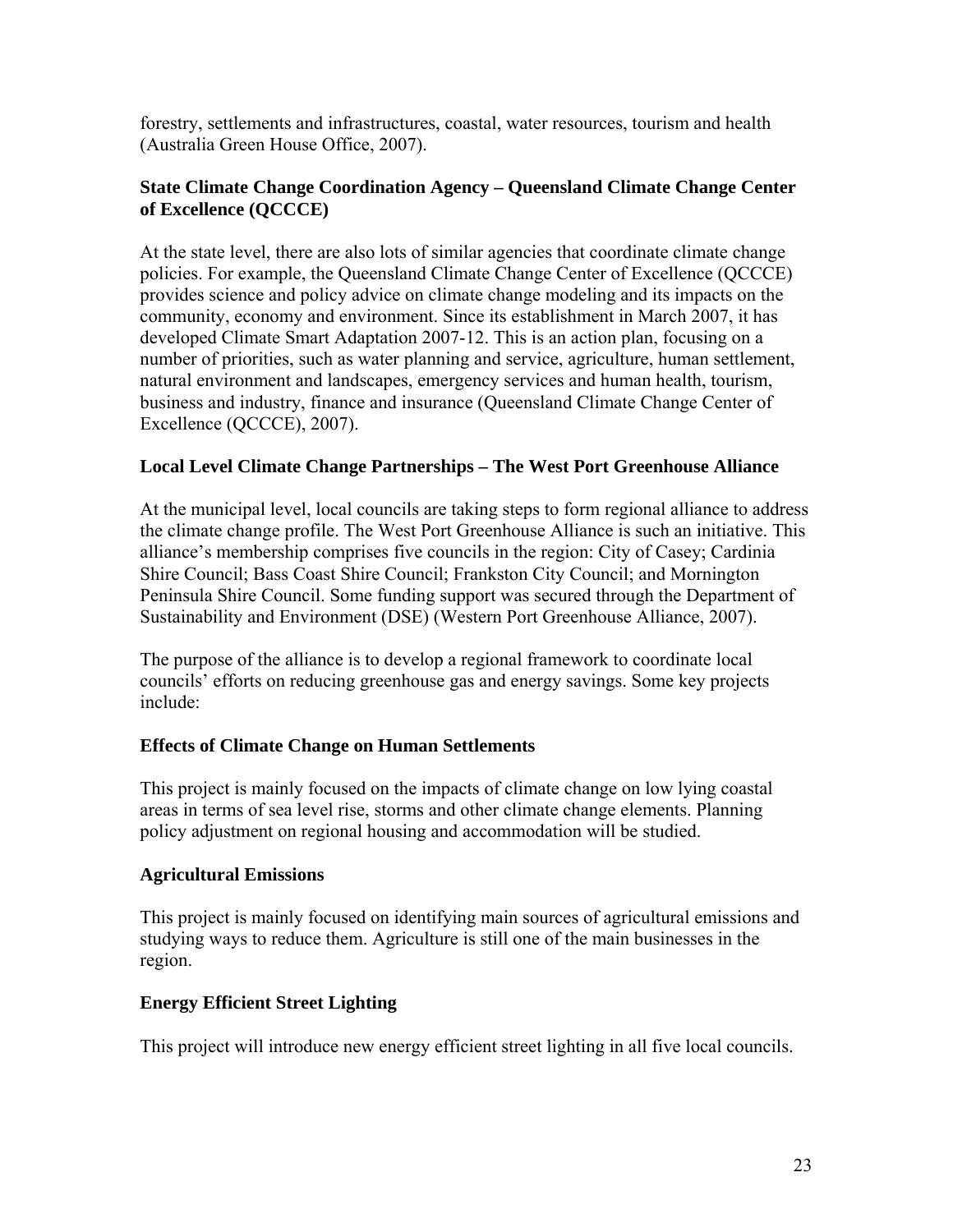#### **Carbon Sinks**

This project is still a pilot project. Studies will be carried out on how to develop multibenefit carbon sinks to offset the greenhouse gas emissions.

#### **Community Education**

This project will target schools and homes to reduce greenhouse gas and save energy through public campaigns on energy saving tips.

The alliance has gained support from the five local council members. They have all agreed to contribute more to the funding of the alliance. Now the alliance has three staff members and carries out a wide range of greenhouse reduction and energy saving projects in the whole region (Western Port Greenhouse Alliance, 2007).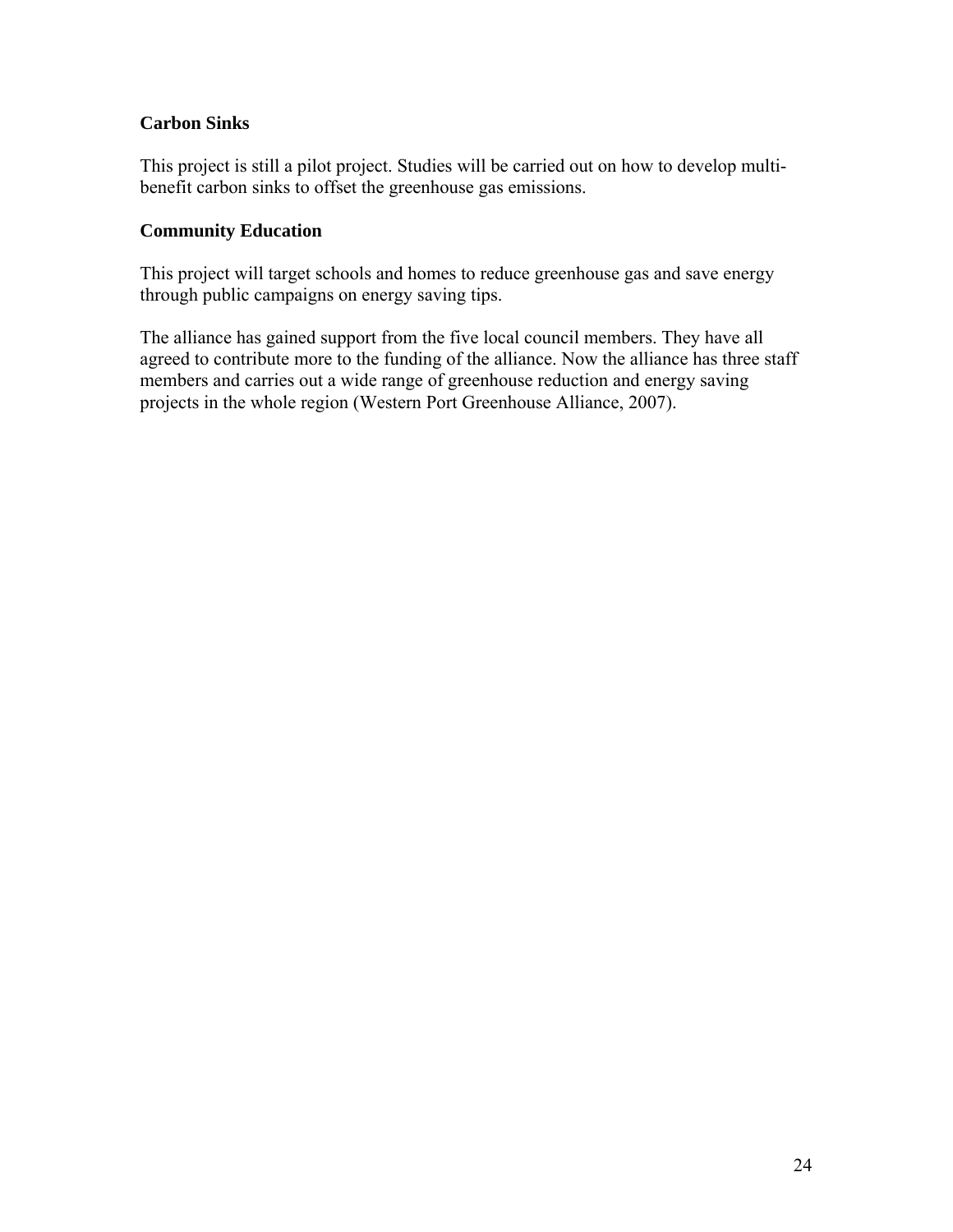## **CONCLUSION**

In summary, Australian local government's response to climate change is positive yet embryonic. Most of the action is still in either the research or small scale pilot project stage. Nevertheless, a broad range of policy alternatives, such as information, policy guidelines, incentives, service delivery and partnerships have been tried out in different communities.

Most of the actions Australian local government is taking in anticipation of climate change are research/information and small scale pilot projects. Current experience shows that conducting public campaigns to raise the awareness of climate change and disseminate practical, easy to follow tips to the general public has the greatest return. As some cases in this paper revealed, simply starting to track the consumption of energy is a good start to push people to think about ways to save energy.

There are a lot of valuable lessons that B.C. and other jurisdiction can learn from Australian local government to address climate change. With more information becoming available, a more mature and consistent approach can be found for local government to combat climate change. Until then, measures to address climate change will remain largely in the "trial and error" stage. Only time can tell which measure is the most effective one to help local communities achieve a green and sustainable growth.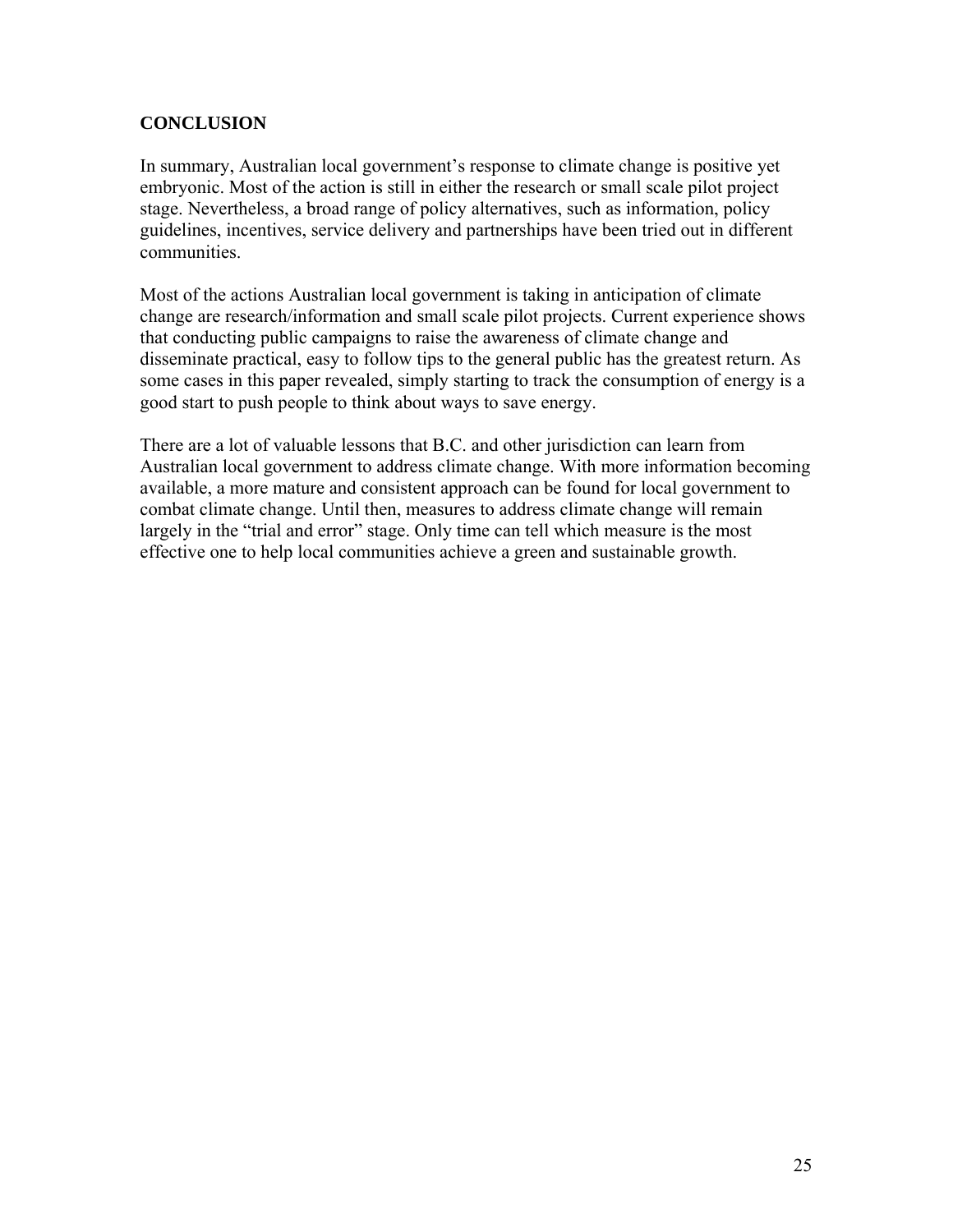#### **REFERENCES**

A.C.T. Emergency Services Agency. (2007). *Residents guide .*http://www.esa.act.gov.au/ Australia Green House Office. (2007). *National adaptation network*  http://www.greenhouse.gov.au/search.php?s=&query=national+adaptation+network

Bureau of Meteorology. (2007). *Australia climate change .*www.bom.gov.au

- City of Brisbane. (2007). *Sustainable housing code*  http://www.brisbane.qld.gov.au/BCC:SEARCH:233852750
- City of Melbourne. (2007). *Water restriction 3a.*http://www.melbourne.vic.gov.au/info.cfm?top=23&pg=966
- City of Sydney. (2007). *Resident guide .*http://www.cityofsydney.nsw.gov.au/
- Commonwealth Scientific and Industrial Research Organization. (2007). *Climate change impacts on weather.*http://www.csiro.au/science/ps17j.html
- Intergovernmental Panel on Climate Change (IPCC). (2001). *The third assessment report of the intergovernmental panel on climate change* http://www.ipcc.ch
- International Council for Local Environmental Initiatives(ICLEI). (2007). *Cities for Climate Protection (CCP).*http://www.iclei.org/index.php?id=931
- Local government association of Queensland. (2007). *Adapting to climate change, A Queensland local government guide.*http://www.lgaq.asn.au/lgaq/publications/LGAQ\_Climate%20Change%20Ada ptation%20Guide.pdf
- Malcolm Turnbull (2007). *Our water challenge.* http://www.malcolmturnbull.com.au/Pages/Article.aspx?ID=562
- Moreland Foundation. (2007). *Community power.* http://www.communitypower.org/
- Municipal Association of Victoria. (2007). *Victoria local government greenhouse and climate change case studies*  http://www.greenhouse.vic.gov.au/CA256F310024B628/0/AF4B7979F28479A1CA 2572F1007A2E84/\$File/Vic+Local+Gov+Climate+Change+Case+Studies.pdf
- Queensland Climate Change Center of Excellence (QCCCE). (2007). *Climate smart adaptation 2007-12.*www.nrw.qld.gov.au/climatechange/qccce/index.html
- Queensland Department of Emergency Services. (2007). *2005-2006 annual report*  http://www.emergency.qld.gov.au/